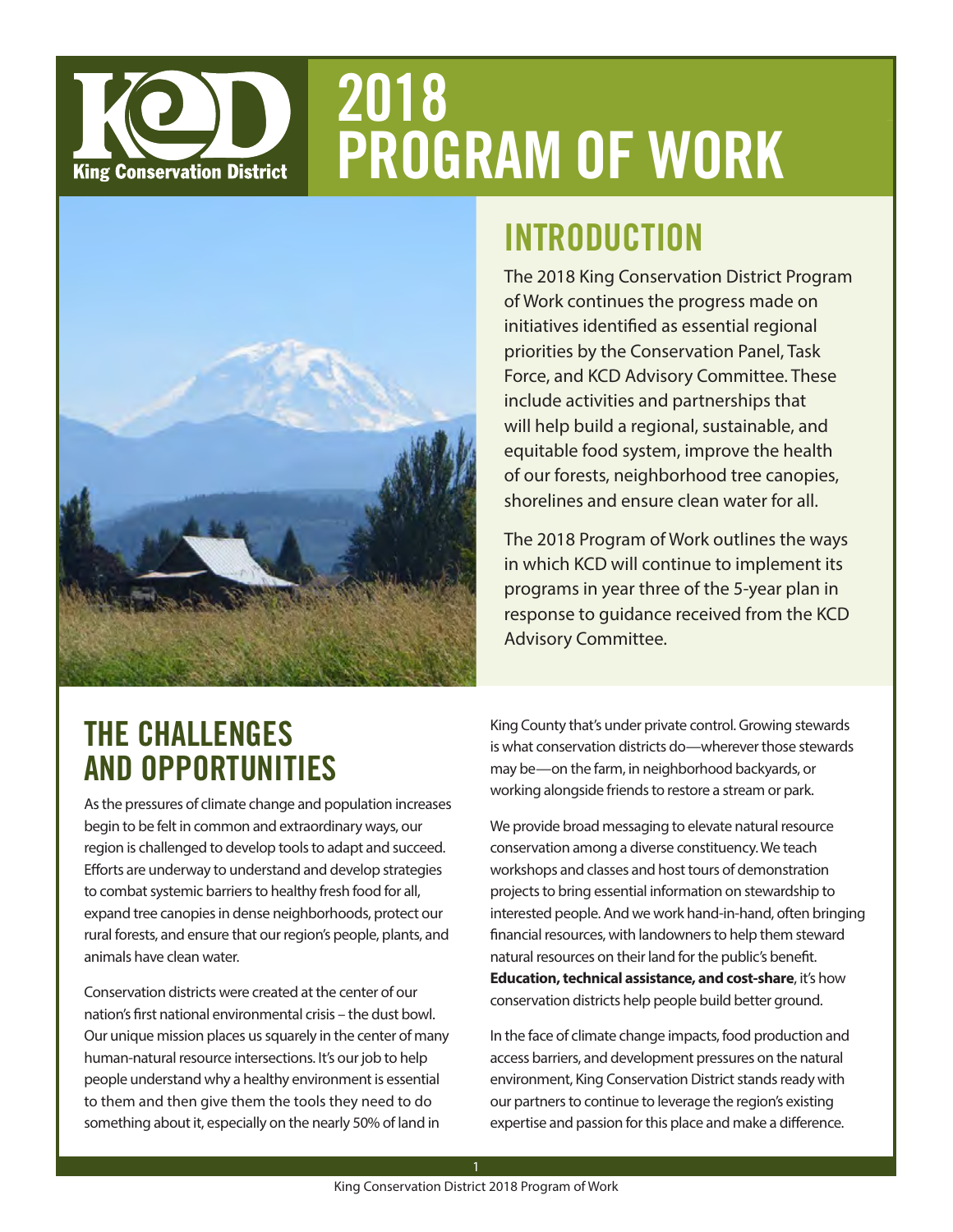# PROGRAMS AND SERVICES

The 2013 King Conservation District/King County Conservation Panel and Task Force roundtables examined the region's existing programs and identified specific needs that were not being addressed in natural resource conservation. In 2014 and 2015, KCD worked with a broad-based Advisory Committee to develop an implementation plan for work in the following areas:

- Regional Food System
- Rural Agriculture
- Urban Agriculture
- Rural Small Lot Forest Health Management
- Urban Forest Health Management
- Shorelines and Riparian Habitat
- Landowner Incentive Program
- Community Engagement
- Member Jurisdiction Grants

# GUIDING PRINCIPLES

KCD's guiding principles to direct and leverage our resources equitably and effectively include:

- Strive to fund projects and programs across a geographically diverse landscape
- Projects are encouraged to address multiple natural resource priorities
- Projects should seek to align with established regional policy and research and planning processes
- Projects are encouraged to address economic as well as environmental challenges
- Projects are encouraged to address equity and social justice directly or indirectly
- We strive to coordinate with local jurisdiction conservation programs and initiatives where they exist

## PARTNERSHIP

KCD is committed to delivering these regional programs in close collaboration with our Advisory Committee and other stakeholders. In order for KCD resources to have the greatest impact, we build partnerships that direct funds towards effective but underfunded existing programs, innovative pilot projects, and especially partnerships across municipalities, organizations, and individuals with congruent goals to build regional capacity and translate into on-the-ground improvements.

Criteria for grants, loans, services, and other resource allocations have been developed jointly by KCD staff and the KCD Advisory Committee, through the leadership of its Executive Committee, and through the KCD Board for consideration and action.



King Conservation District 2018 Program of Work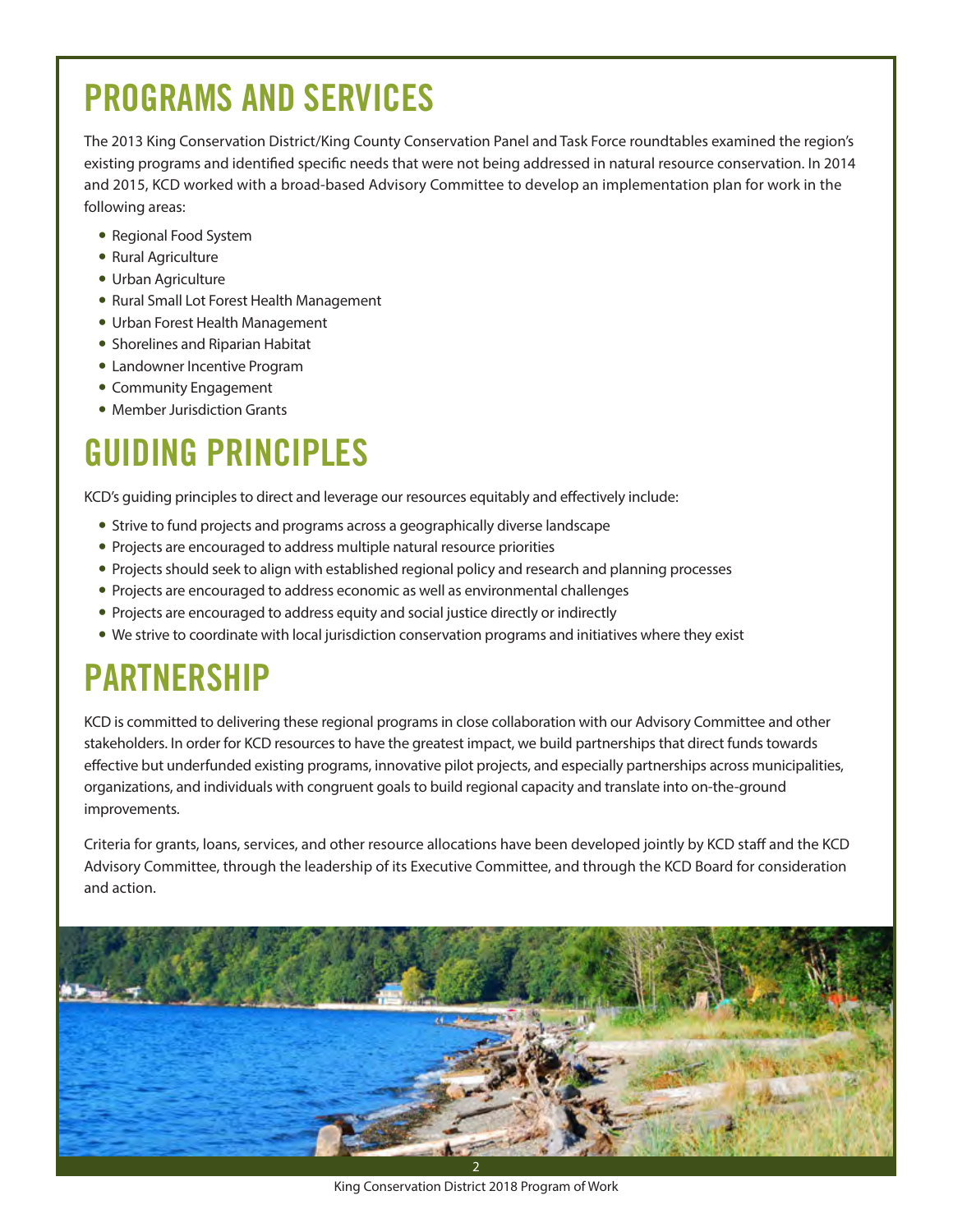# LOCAL FOOD – REGIONAL FOOD SYSTEM



In 2015, King Conservation District established the **Regional Food System Program** based on the King County Kitchen Cabinet and the Puget Sound Regional Council action plans, and on engagement with a wide range of local food system advisors. Drawing on this community input, KCD is implementing a series of initiatives that will contribute to the economic viability of local farmers, encourage more new farmers, expand acreage in food production, improve food access, and increase demand for local farm products.

The 2018 KCD budget includes ongoing funding for the Regional Food System Grant Program. Eligible applicants include farmers, producer networks, governments, marketing cooperatives, farmers market, and nonprofit organizations.

## PROGRAM RESOURCES

In 2018, King Conservation District will continue to work with partners and technical experts to further improve the Regional Food System Grant Program. Goals include to better sync this program to increase ability for grant applicants to leverage these funds to bring other resources to the region, including funding from the USDA, EPA, and state sources. Program staff in 2018 will include a full time Program Manager, support from a Program Assistant, and other KCD staff support, as needed.

## PROGRAM AND SERVICES

This Grant Program seeks to fund a wide range of efforts to strengthen the food system in accordance with the below selection criteria developed by KCD staff and Board in collaboration with the KCD Advisory Committee.

| <b>Anticipated Rates &amp; Charges Expenditure</b> | 2017         | 2018          |
|----------------------------------------------------|--------------|---------------|
| Staff, Consulting                                  | \$196,500    | \$196,500     |
| <b>Grant Funds</b>                                 | \$900,000    | \$900,000     |
|                                                    | \$1,096,500* | $$1,096,500*$ |

 *\* Current funded activities include Farm Planning and Outreach staff and contractor support time.*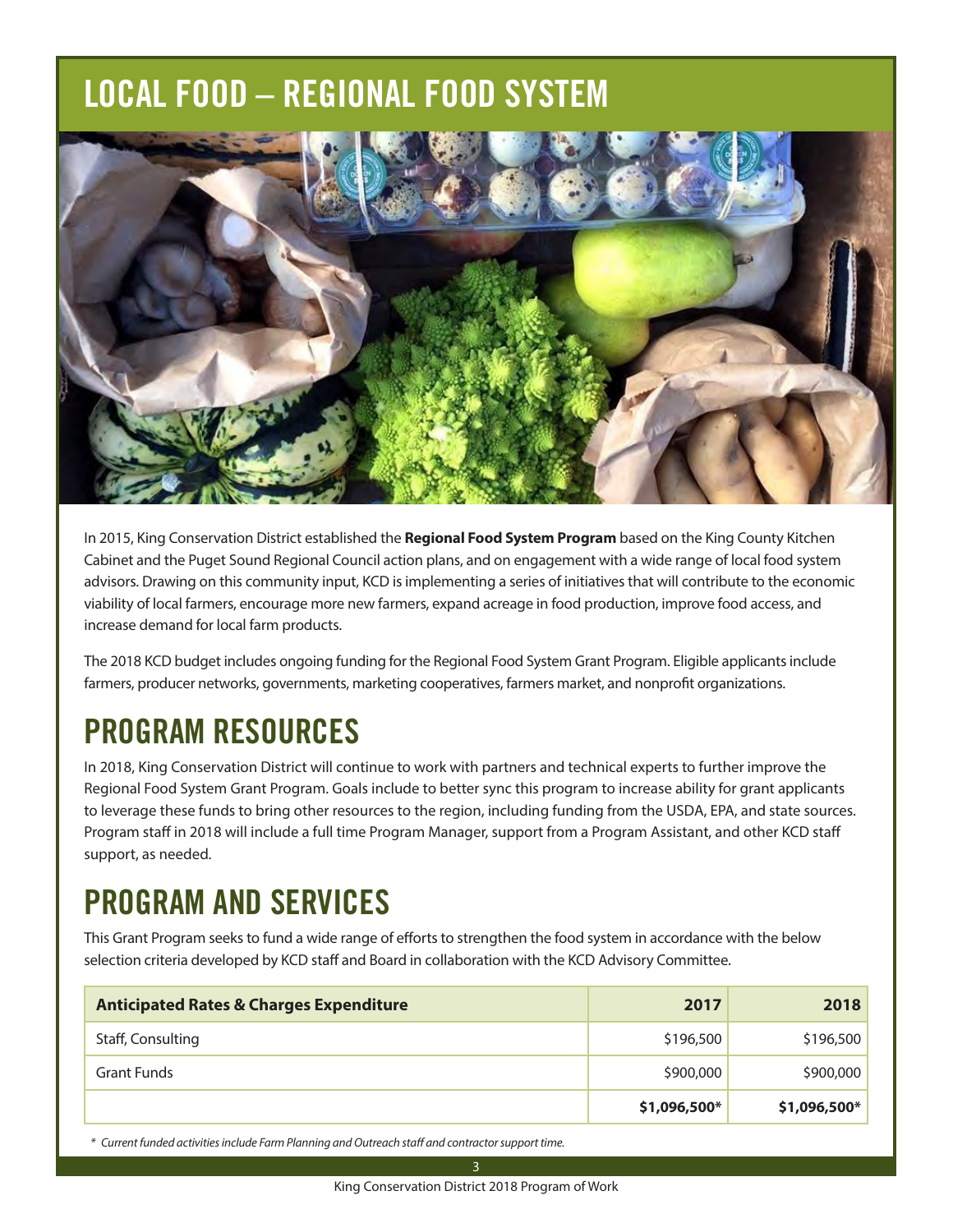## GRANT SELECTION CRITERIA

- **1** Provides direct benefit for food producers and agricultural lands:
	- **a** Addresses infrastructure needs or gaps
	- **b** Targets natural resource priorities on farmland
	- **c** Increases demand for King County farm products
- **2** Aligns with goals in the Kitchen Cabinet Action Plan and Puget Sound Regional Food Policy Action Plan.
- **3** Aligns with KCD guiding principles.
- **4** Project is sustainable and/or replicable.

### DRAFT 2018 GRANT APPLICATION TIMELINE\*

| Early April | Letter of Intent deadline.            |
|-------------|---------------------------------------|
| Late April  | Invitations for full grant proposals. |
| May         | Community Presentation Workshop.      |
| June        | Final proposal deadline.              |
| September   | Grant awards announced.               |

 *\* Note that these dates may shift as we look at process improvements for 2018. A final timeline will be in place and announced in February 2018.*

### 2018 STRATEGIC INITITATIVES

Strategic Initiatives are projects that:

- Are specific actions identified in regional planning goals and by numerous stakeholders
- Address critical steps toward meeting regional food system economic goals
- Could be accomplished by KCD staff or through contracted work, and
- Can be clearly defined as a specific project or activity.

In late 2016 and early 2017, KCD staff actively engaged with regional planning efforts of the King County Kitchen Cabinet, and sought out and received input from over 50 food system practitioners on priority needs for a robust and comprehensive regional food economy. Working with our Regional Food System Program Advisory Committee Working Group, we have identified a number of strategic initiative funding areas that address multiple stakeholder needs, and leverage stakeholder input for greater impact. These will be addressed through a separate RFP process, with a specific scope of services and budget, and will be addressed through a contract for services rather than a grant agreement and in 2018 will cover the following topic areas:

- Direct Marketing Support
- Institutional Marketing Support
- Farmers Market Manager Support
- Dairy Support

The people of King County appreciate the value and benefits of enjoying locally grown food. You see it at farmers markets, grocers, restaurants, wineries and breweries that promote food and beverages proudly made right here in our community. It's a way to support local farms, eat healthier, reduce our carbon footprint, and reflect our region's distinct culture. Together, we're making it possible for more people in King County to participate in our local food economy, creating a more sustainable and accessible source for locally grown food.



*King County Executive Dow Constantine*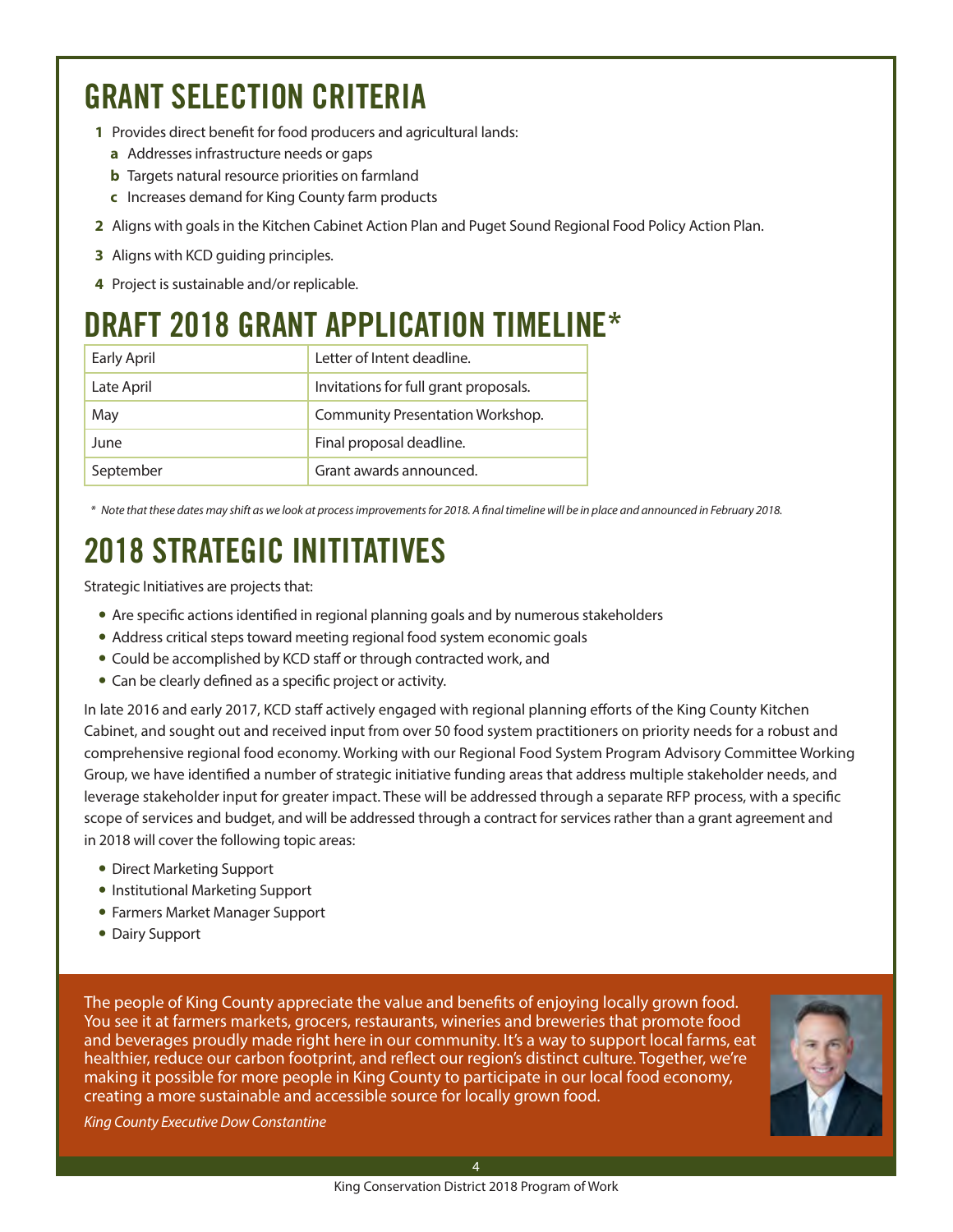## 2018 ADDITIONAL SERVICES

KCD will continue to offer the loan of two new pieces of equipment to small farmers:

- No till drill—new in 2017
- Small scale chicken processor-new in 2017
- Manure spreader

| <b>2016 GRANTS AWARDED</b>                                            |                                                                                                     |               |                                                                                                                                                                                                                                                                                                          |
|-----------------------------------------------------------------------|-----------------------------------------------------------------------------------------------------|---------------|----------------------------------------------------------------------------------------------------------------------------------------------------------------------------------------------------------------------------------------------------------------------------------------------------------|
| <b>Organization</b>                                                   | <b>Project Title</b>                                                                                | <b>Amount</b> | <b>Project Description</b>                                                                                                                                                                                                                                                                               |
| Northwest Agriculture<br><b>Business Center</b>                       | Cooperative Development<br>and Planning for Value-<br>Added Infrastructure                          | \$100,000     | Northwest Agriculture Business Center will support business planning, site<br>assessment, and implementation strategies for food processing facilities in<br>King County in conjunction with ongoing work to provide technical services to<br>cooperatively owned businesses.                            |
| <b>Delridge Grocery</b><br>Cooperative                                | <b>Linking Local Producers</b><br>to an Urban, Food Desert<br><b>Market</b>                         | \$100,000     | Delridge Grocery Cooperative will provide healthful, affordable, locally grown food to<br>members of a food desert community in SW Seattle, creating a new local market for<br>King County farmers while improving racial and economic equity through food access<br>and cooperative business ownership. |
| South King County Food<br>Coalition                                   | <b>Elk Run Farm</b>                                                                                 | \$50,047      | South King County Food Coalition will increase access to fresh fruits and vegetables for<br>low-income families and educate volunteers and food bank customers about locally<br>grown produce to encourage increased consumption of these important foods.                                               |
| Forterra                                                              | <b>Expanding Food Access in</b><br>South King County through<br><b>Wellness Hubs</b>                | \$54,345      | Forterra will reduce food disparities in refugee communities in South King County by<br>creating a community garden and wellness hub to improve the overall health and<br>economic stability of this under-served population.                                                                            |
| <b>Tilth Alliance</b>                                                 | FarmLink: Connecting<br>Farmers with Land and<br><b>Landowners with Farmers</b>                     | \$57,400      | Seattle Tilth will help King County meet its Local Food Initiative goals by building on<br>the capacity of Washington FarmLink to connect farmers and landowners through an<br>online portal, educational workshops, networking events, and technical assistance.                                        |
| Vashon-Maury Island<br><b>Land Trust</b>                              | Matsuda Farm Startup<br>Project                                                                     | \$50,000      | Vashon-Maury Island Land Trust will convert nine acres of the recently conserved<br>Matsuda Farm from hay production to food production for the benefit of the Vashon<br>Island community.                                                                                                               |
| Vashon-Maury Island<br><b>Land Trust</b>                              | Order & Pick-Up<br>Smartphone App                                                                   | \$41,300      | Vashon Island Growers Association will develop and pilot a mobile website that<br>enables commuters to order fresh, local customized produce and products and pick<br>them up on their way home at day's end.                                                                                            |
| Sustainable Agriculture<br><b>Education and Viva Farms</b>            | <b>SAgE Sammamish Valley</b><br><b>Student Farm &amp; Viva Farms</b><br><b>Metro Farm Incubator</b> | \$95,970      | Sustainable Agriculture Education and Viva Farms will increase the number of farmers<br>and farming enterprises through training and development support to increase King<br>County food system resiliency and sustainability.                                                                           |
| Seattle Office of<br>Sustainability and<br>Environment                | <b>Strengthening Farmers</b><br>Market EBT/Fresh Bucks<br><b>Access in King County</b>              | \$100,000     | Seattle Office of Sustainability and Environment will support 12 King County farmers<br>markets to implement the Fresh Bucks program. Markets will expand their customer<br>base and build a peer network to share systems for streamlining market operations to<br>serve SNAP recipients.               |
| <b>Washington State</b><br>Department of Agriculture                  | <b>Bridging the GAPs</b><br>Workshops for King County<br><b>Produce Growers</b>                     | \$38,648      | Washington State Department of Agriculture will provide four workshops and<br>intensive technical assistance to help King County farmers obtain voluntary USDA GAP<br>certification and/or meet new mandatory FDA Produce Safety rules.                                                                  |
| <b>Washington State</b><br><b>University King County</b><br>Extension | <b>WSU Extension on Demand</b>                                                                      | \$54,735      | Washington State University King County Extension will provide on-demand recorded<br>workshops on farming topics for King County residents.                                                                                                                                                              |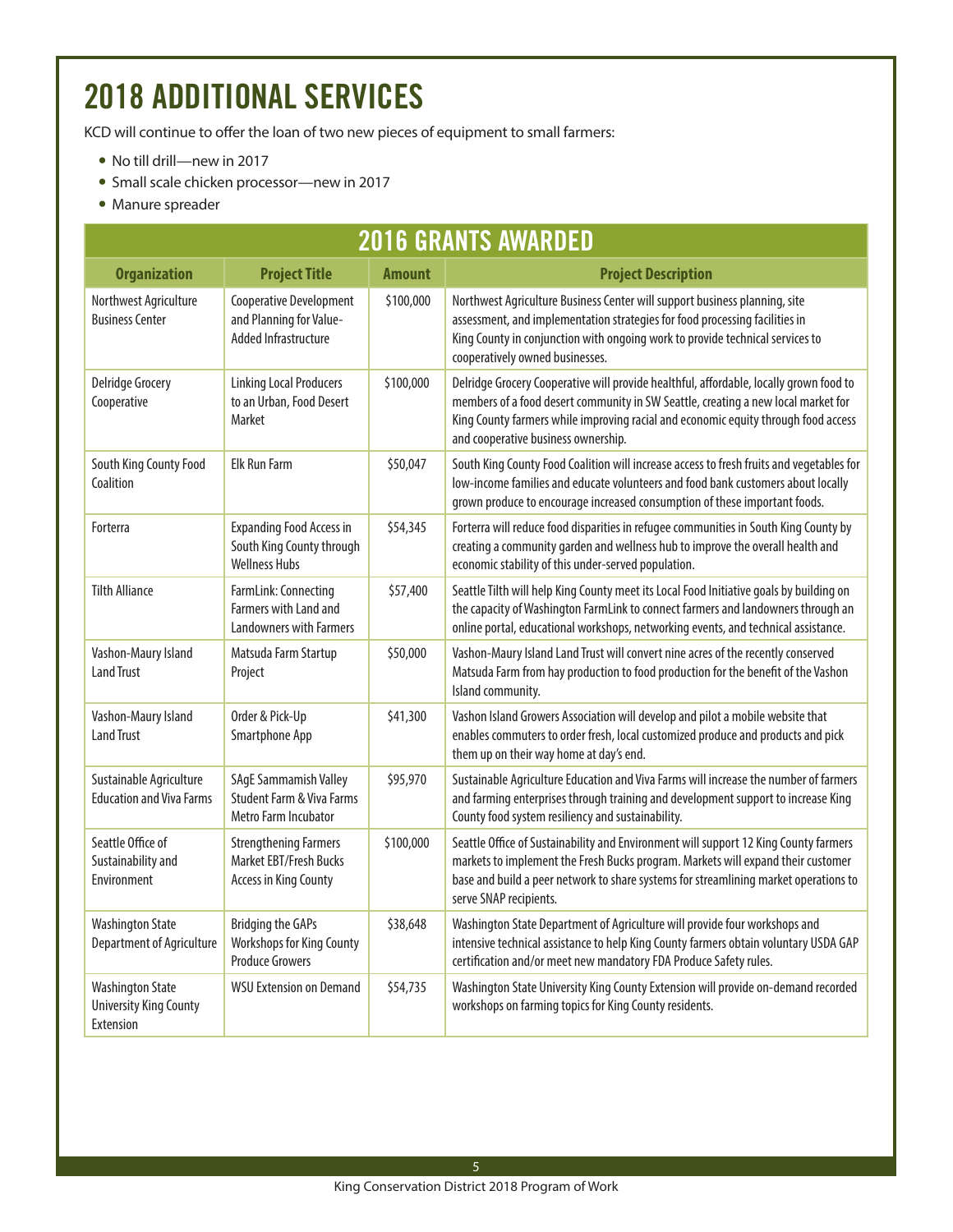## BENCHMARKS

Benchmarks for KCD's Regional Food System 5-Year Implementation Plan include:

- Production More Food Acres and More New Farmers
- Demand More Demand for Locally Grown Food
- Access Greater Access to fruit and vegetables by most vulnerable in our communities

In 2018, KCD proposes to commit over \$1,000,000 to the expansion and stabilization of a sustainable, equitable, and resilient regional food system. In the 2016 awards, on average, each \$1 KCD has committed is leveraging an additional \$1.30. We look forward to working to further strengthen this leveraging power.



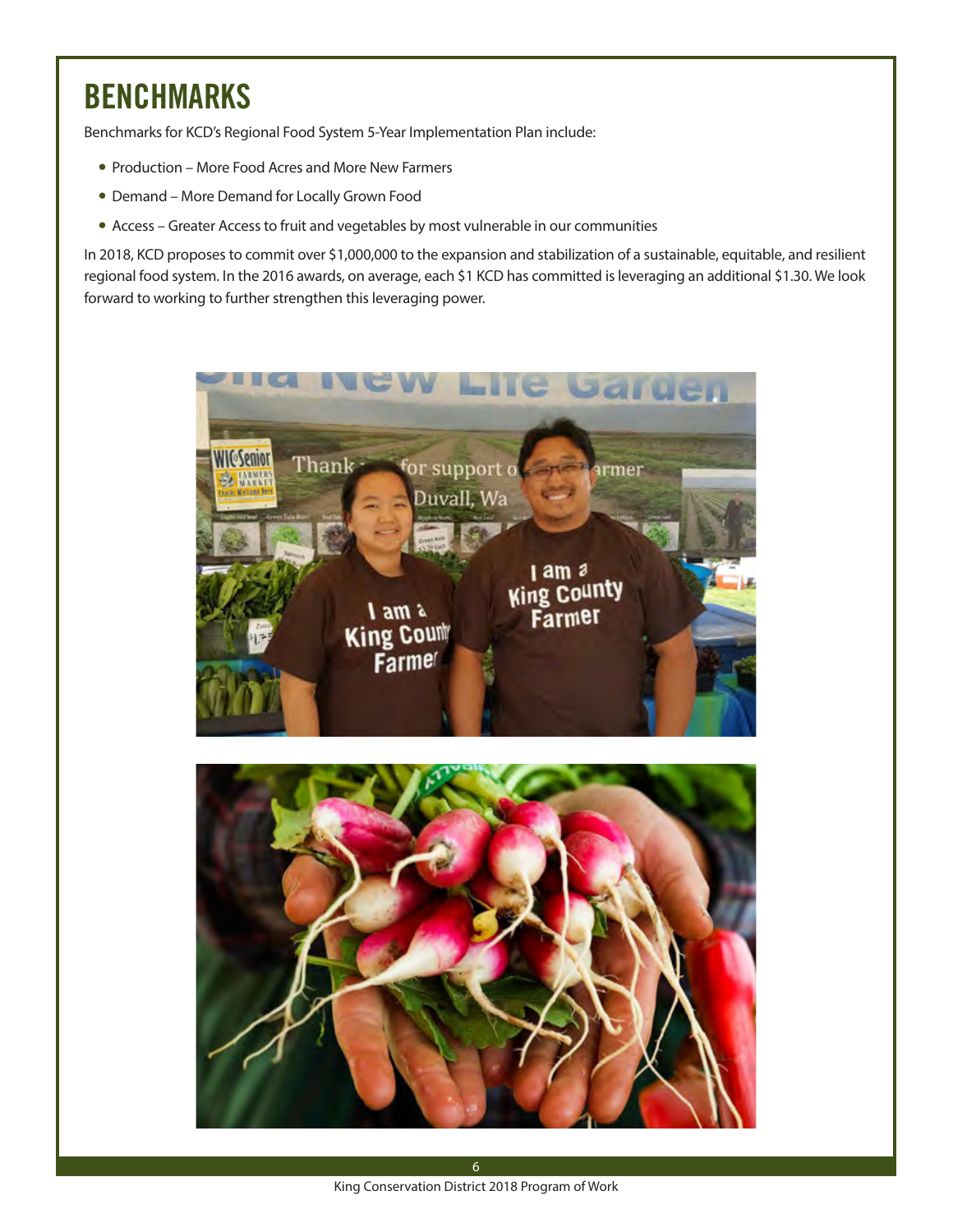# RURAL AGRICULTURE

United States Department of Agriculture statistics show that King County farmers produced \$120 million worth of agricultural products in 2012. About \$90 million of that total are food products. The county ranks 18th in value of agricultural production of the state's 39 counties. King County consumers spend \$6 billion on food.

Farmers are the stewards of over 60,000 acres of farmed and farmable lands in King County. Enabling their stewardship of our shared water, soil, and habitat resources requires supporting those efforts in meaningful ways. Placing expensive regulatory burdens on farmers without committing the technical and financial resources to help land managers implement environmental practices runs the very real risk of losing that farmland to bankruptcy, abandonment, or development.

Farmers…also happen to be protecting a vast and valuable carbon sink. The soil traps far more carbon in its depths than all plant and animal life on the earth's surface, scientists estimate. A 2013 study estimated that no-till and other restorative farming methods could achieve up to 15 percent of the total carbon reduction needed to stabilize the climate.

*Hiroko Tabuchi, The New York Times*

## PROGRAM RESOURCES

King Conservation District has increased its support of rural farmers through both increasing the number of plans to self-selected clients as well as expanded pilot efforts on sub-basin targeting to improve water, soil, and habitat quality in watersheds that exhibit poor benchmarks.

| <b>Anticipated Rates &amp; Charges Expenditure</b> | 2017        | 2018        |
|----------------------------------------------------|-------------|-------------|
| Staff, Consulting                                  | \$725,814   | \$725,814   |
|                                                    | \$725,814** | \$725,814** |

 *\* Current funded activities include Natural Resource Planning and Technical Assistance and Livestock Owners Workshops and Farm Tours.*

*\*\* See the Landowner Incentive Program section of this document for additional funding in the form of cost-share allocated for rural and urban agriculture stewardship practices.*





7 King Conservation District 2018 Program of Work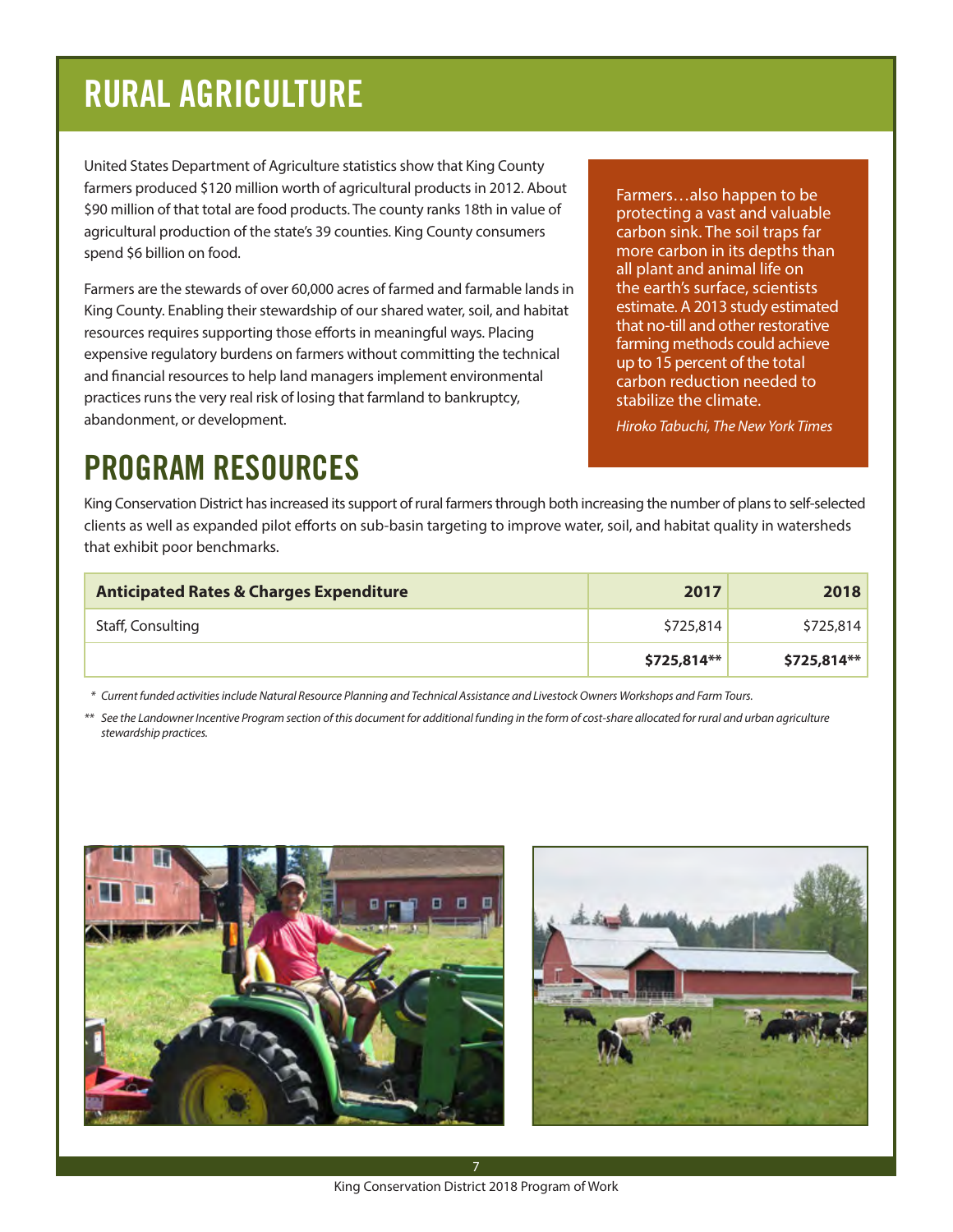## PROGRAM AND SERVICES

**Continue a multi-year plan to deploy targeted farm planning services** approach county wide to key targeted natural resource concern areas, for example, Pollution Identification and Control (PIC) approach-targeting water quality impaired sub-basins with significant commercial farming land use (5 -10 watersheds prioritized; may result in 10+ year plan).

**KCD Staff**

**• Continue targeting 1 natural resource concern area for outreach each 2 years**, ensuring a comprehensive approach to conservation.

**KCD Staff**

- **Serving 250 farming customers in targeted natural resource areas** (90% result in site visits to assess natural resource concerns and solutions) across KCD's 5-Year Implementation Plan. **KCD Staff**
- y **Delivering 100 farm plans in targeted natural resource areas** (25% regulatory nexus; 10% Current/PBRS nexus: 65% stewardship nexus only) across KCD's 5-Year Implementation Plan. **KCD Staff**
- **Connect land managers and farmers with financial assistance** to make identified improvements. **KCD Staff**
- **Continue agricultural drainage services based on level of available funding.** When funding is secured, tasks will include landowner outreach and technical assistance, ranking and selecting drainage projects, managing contractors for dredging and waterway crossing projects, and collaborating with other organizations and agencies to promote drainage maintenance.

**KCD Staff**

## BENCHMARKS

Benchmarks for KCD's Rural Agriculture 5-Year Implementation Plan include:

- **Maintain level of county-wide farm natural resource planning support.** This program currently addresses water quality, salmon habitat, and farm productivity goals, as defined through regional planning efforts and local, state, and national Best Management Practices.
	- 1000 farming service customers, 250 in priority sub-basin areas
	- Up to 450 farm conservation plans, of which 10 are dairy nutrient management plans and 100 are in priority sub-basin areas
	- Follow up on 750 farm plans to document implementation
	- Loan Manure Spreader to 150 landowners
- **Continue to build out a multi-year plan to deploy targeted farm planning services county-wide.** For example, target water quality impaired watershed sub-basins with significant commercial farming land use (5 to 10 watersheds prioritized; may result in 10+ year plan). This will include quantitative monitoring to evaluate on-the-ground and in-the-water progress at reaching improvement goals.
- **Target one natural resource concern area for outreach each 2 years**, ensuring a comprehensive approach to conservation and investing in 3 areas over 5 years. (This program was in BETA in 2014, funded by outside grants.)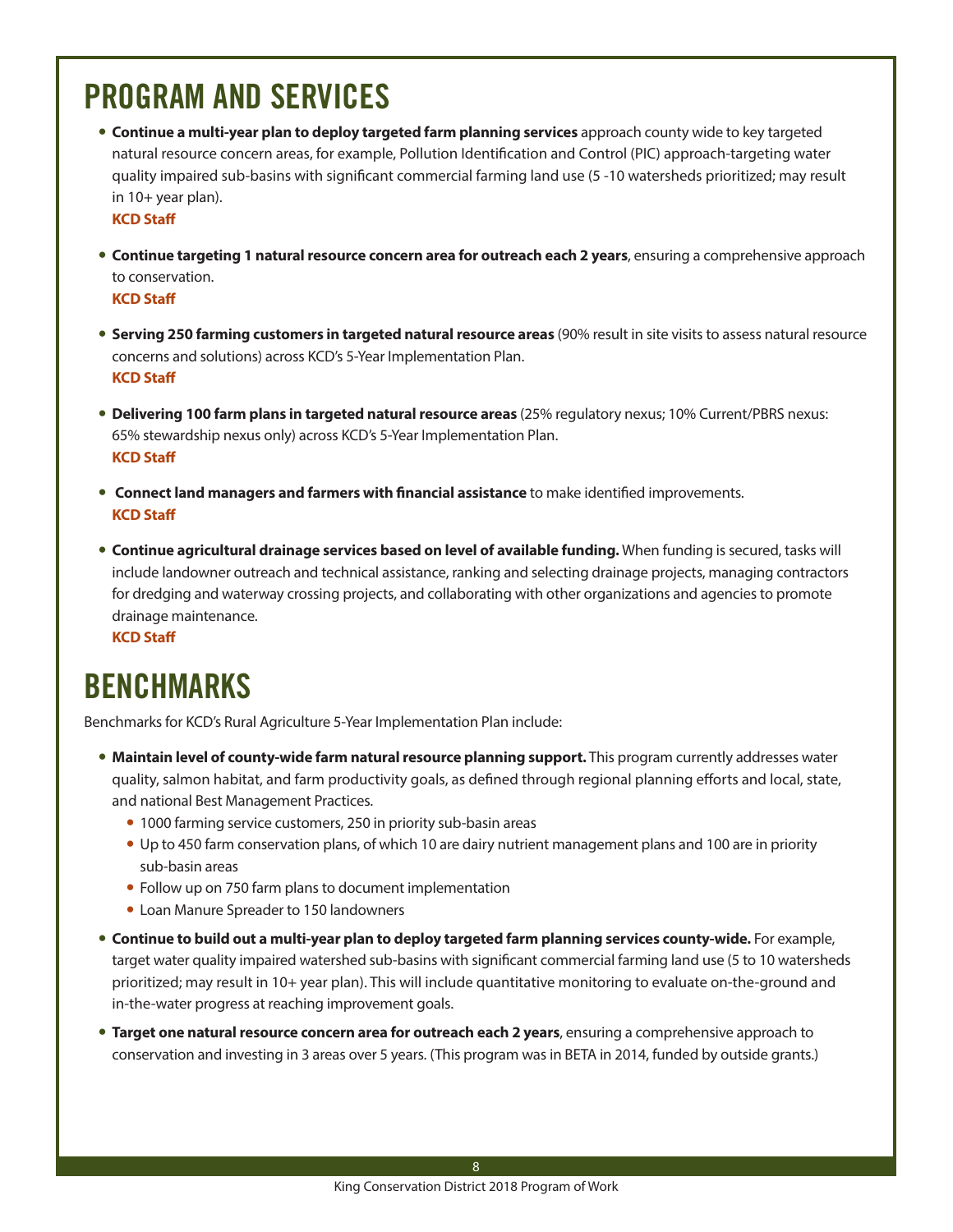# URBAN AGRICULTURE

"Urban agriculture can play an important role in increasing food security, building community, and improving the environment. Local governments occupy a key role in ensuring that cultivation, processing, and sales of locally-produced food occurs in appropriate locations with few barriers. Urban agriculture activities include home gardening in front and back yards, planting strips and roots; keeping livestock, beekeeping, larger urban farms, private and public community gardens, production and sale of value-added products like jams and pickles, and on-site sales of locally-produced food."

*Urban Agriculture Blueprint, Regional Food Policy Council*

## PROGRAM RESOURCES

King Conservation District works with our member jurisdiction cities, King County, Seattle Tilth, Cascade Harvest Coalition, Pike Place Market, the Regional Food Policy Council, and others across the food system spectrum to identify opportunities to develop urban agriculture in areas outside the City of Seattle.

| <b>Anticipated Rates &amp; Charges Expenditure</b> | 2017        | 2018         |
|----------------------------------------------------|-------------|--------------|
| Staff, Consulting and Demonstration Project Costs  | \$173,871   | \$173,871    |
| Soil Testing                                       | \$17,929    | \$17,929     |
|                                                    | \$191,800** | $$191,800**$ |

 *\* Current funded activities include soil testing within the District's Nutrient Management Services Program.*

*\*\* See the Landowner Incentive Program section of this document for additional funding in the form of cost-share allocated for rural and urban agriculture stewardship practices. KCD will also look to the newly published Regional Food Policy Council 2014-2017 Action Plan for guidance and potential strategies.*

## PROGRAM AND SERVICES

- **1 Soil Fertility** help urban farmers and gardeners understand how to manage soil fertility, including soil testing and cover cropping, food cycle, and natural resource cycles through practical workshops, site specific technical expertise, soil testing program, and pilot cover cropping incentives.
- **2 Farm friendly cities** Continue to offer support to cities to review comprehensive plans and local regulations to target changes that help cities make updates to become more urban agriculture friendly.

**3 Food growing in low income communities** – Continue to



partner with cities, King County and community leaders on opportunistic, demonstration projects. Demonstration projects include CitySoil in Renton, Hillside Paradise Plots in Kent and community-based gardens across King County. Continue to partner with King County Wastewater Treatment Division to offer GroCo® to low-income-serving gardens.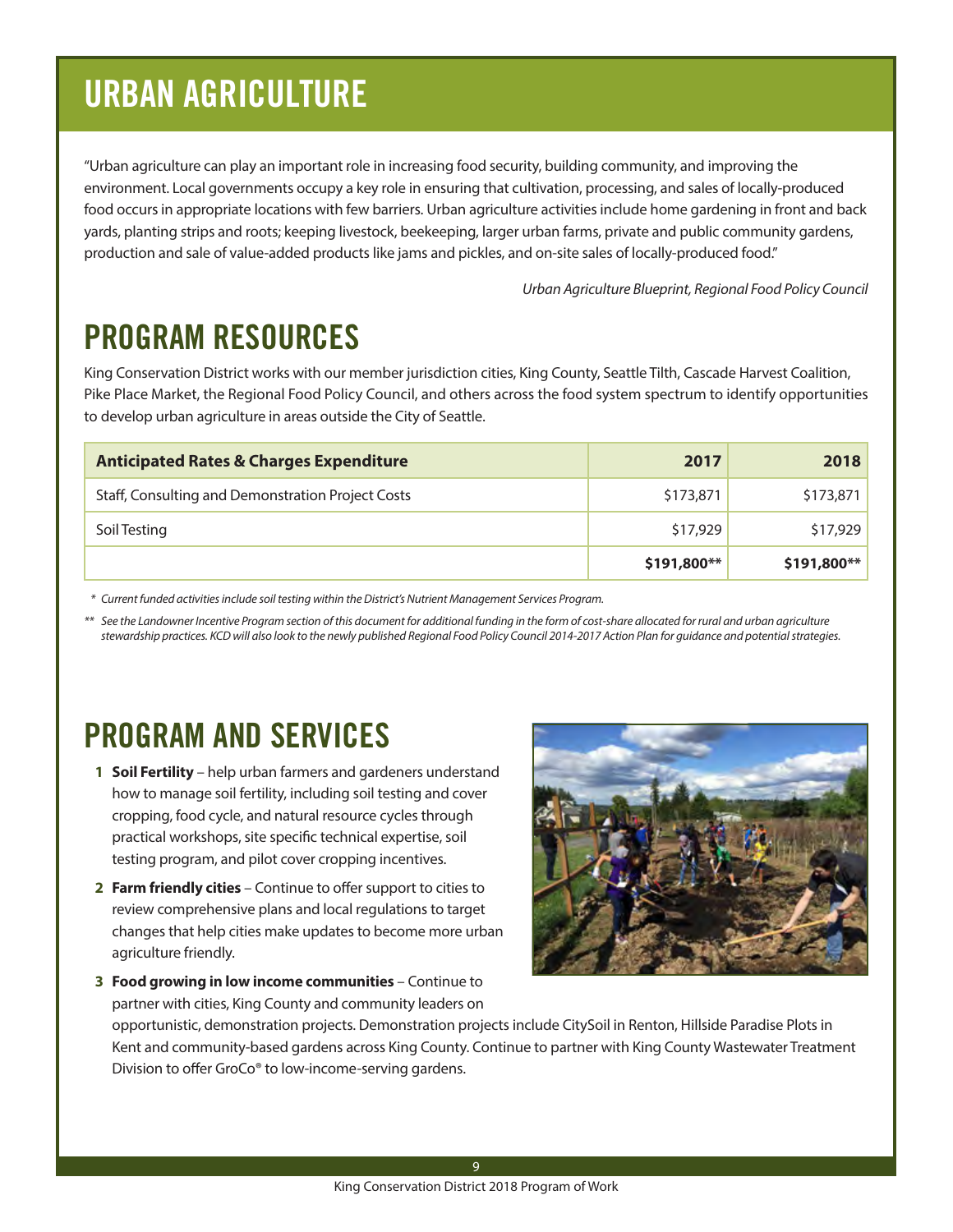## BENCHMARKS

Benchmarks for KCD's Urban Agriculture 5-Year Implementation Plan include:

- **Continue to develop and build urban farming-related natural resource planning support** through coordination with member jurisdictions and the KCD Advisory Committee.
- **Continue to market and expand soil fertility services to promote responsible fertilizer practices** (increase gardener involvement by at least 100 new gardeners annually, engaging at least 500 new gardeners over 5 years). In 2015, KCD tested nearly 1,400 soil samples.
- y **Grow current soil testing program and customers into a more comprehensive urban conservation program** focused on growing healthy local food and protecting and enhancing urban water quality.
- **Assist urban farm planning across the District** so that a total of 100 urban farms have received planning and other assistance across King County by 2019.

For many city regions in relatively temperate climates, Urban Agriculture contributes much to the sustainability of the food needs of their cities and thus to urban sustainability. They could contribute more under two conditions: **1)** that agricultural land and farming activities are really protected from unnecessary urban development such as industrial parks and residential subdivisions that still get parachuted in many developed countries onto prime, quality farmland, even with the support of governments; and **2)** that more attention is given to the many new emerging forms of agriculture, particularly forms of agriculture that involve intensive small scale farms that have few negative environmental consequences.

*Christopher Bryant, Professor, University of Montreal The Nature of Cities*

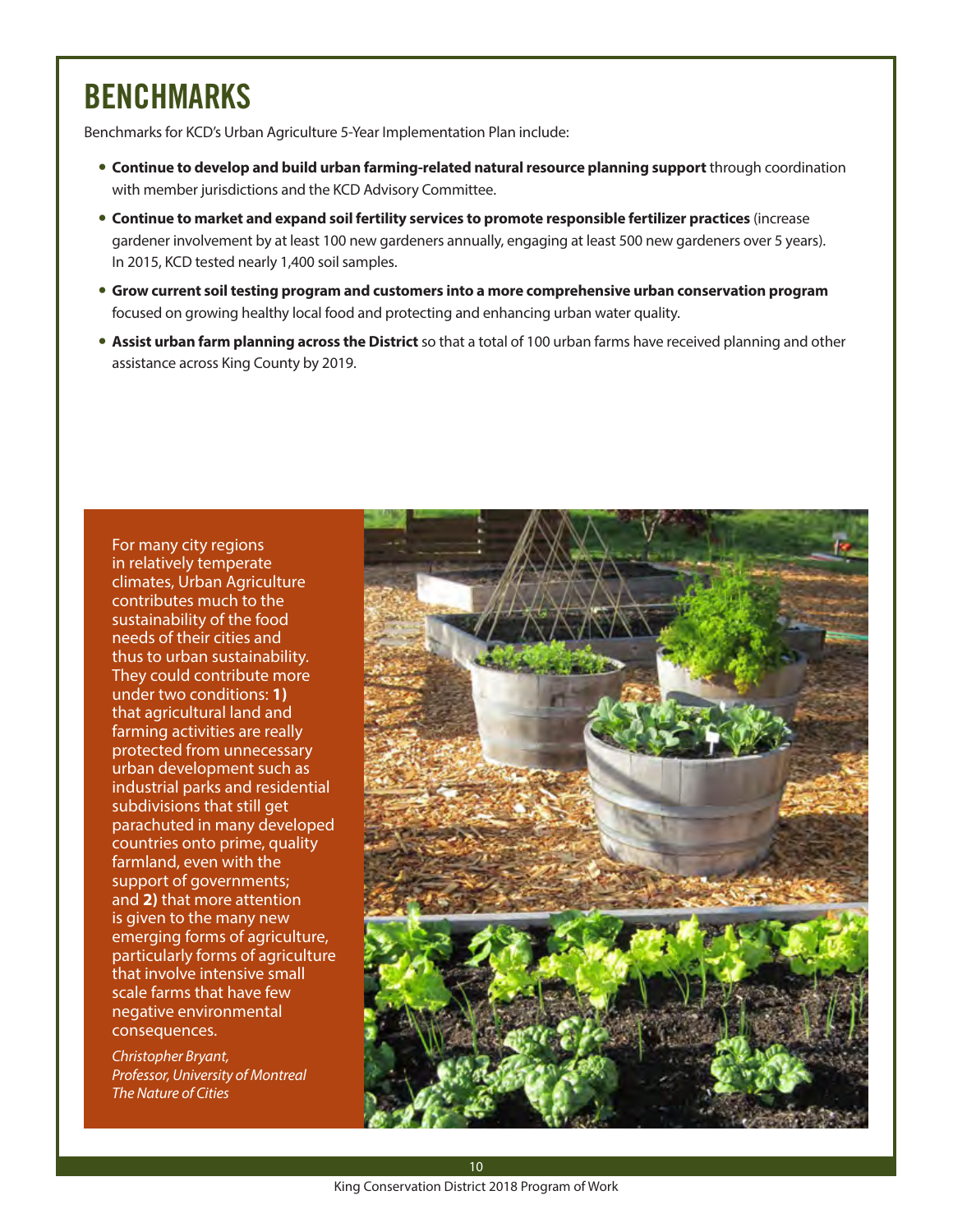# RURAL SMALL LOT FOREST HEALTH MANAGEMENT

Forests cover two-thirds of the land area in King County, and over 364,000 acres of these forests are in private ownership. The residents of King County value these forestlands for their social, economic and ecological benefits. The recreational opportunities and scenic beauty afforded by forests are key to the quality of life in King County. Pacific Northwest forests are among the most productive in the world; and King County forests provide direct and tangible benefits to entire watersheds by intercepting, evaporating and transpiring rainfall, recharging groundwater and releasing storm water slowly to receiving waterways, sequestering carbon, and providing fish and wildlife habitat.

For these reasons, the King County Rural Forest Commission has recommended promoting and supporting the retention and enhancement of our valuable forested landscape by maintaining a strong focus on incentives and services for small lot forest owners.

King Conservation District works with small-lot forest landowners across unincorporated King County to increase the resilience of the forested landscape and capture the ecological, recreational and other values of

forests by helping landowners actively manage forestlands and open space

Today, wildfire is one of the most salient natural resource management and public policy issues in the American West, if not the country, and for good reason. In 2015, wildfires burned more than 10.1 million acres nationwide at a cost of more than \$2.6 billion. Nearly 1.1 million acres burned in Washington that year, which was the largest in the state's recorded history, and more than 630,000 acres burned in Oregon.

*Andrew Spaeth, Sustainable Northwest*

areas. KCD has expanded this effort by enhancing its partnerships with King County Department of Natural Resources and Parks, Washington State University (WSU) Cooperative Extension, and rural residential and small private forest landowners to protect and enhance woodlots and smaller stands of forest, reduce forest fragmentation, and capture the ecological benefits and in some cases the economic value of forests.

# 2018 PROGRAM RESOURCES

King Conservation District works with King County, WSU Cooperative Extension and other partners to continue implementing a program that promotes forest health on private lands through workshops, one-on-one education, and technical assistance and financial incentives to plan and implement best management practices. Program resources needed are shown below.

| <b>Anticipated Rates &amp; Charges Expenditure</b> | 2017        | 2018        |
|----------------------------------------------------|-------------|-------------|
| <b>Staff and Consulting</b>                        | \$92,523    | \$92,523    |
| AmeriCorps Intern & Other contracted               | \$52,500    | \$52,500    |
| Materials/supplies, facility rentals               | \$10,000    | \$10,000    |
|                                                    | \$165,023** | \$165,023** |

 *\* Current funded activities include providing technical guidance, cost-share application development, and project materials to landowners and residents who independently plan and implement forest health management practices.*

*\*\* See the Landowner Incentive Program section of this document for additional funding in the form of cost-share allocated for rural forest health stewardship practices.*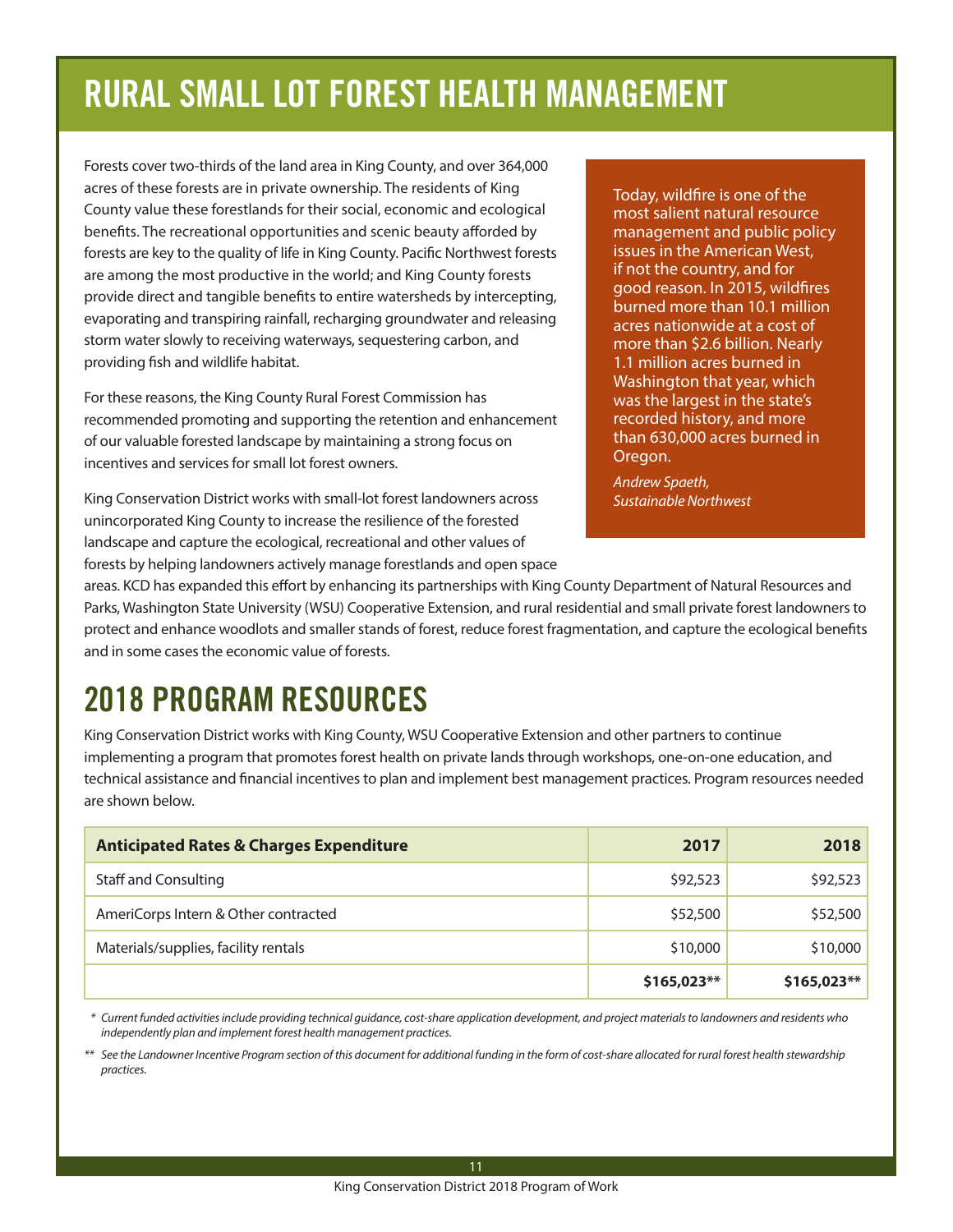# 2018 PROGRAM AND SERVICES

The range of opportunities includes:

**• Support WSU Coached Forest Stewardship Workshops** in King County to rural non-commercial small forest landowners.

**Washington Sate University (WSU) (Grant or Contract)**

- **Target current and increased technical site assessment and support services** to non-commercial rural forest landowners (under 5 acres). Capitalize on synergistic opportunities on properties with combined farm and woodlot land uses (see Regional Food System section of this document). **KCD Staff**
- **Target new technical assistance and implementation services to homeowners associations** with Native Growth Protection Areas, forest buffers and other open space management areas. **KCD Staff**
- **Conduct outreach to rural non-commercial small forest landowners** to directly market the range of forestry services available across agencies in King County. **KCD Staff in partnership with WSU, King County and others**
- y **Collaborate with local and regional service providers on enhancing economic development incentives to support small scale forestry** and on conservation programs that help maintain forest health in the urban/rural interface.

**KCD Staff in partnership with WSU, KC and others**

y **Collaborate with local and regional service providers on delivering regional fire fuels reduction efforts** to small non-commercial forest landowners. **KCD Staff in partnership with KC and others**

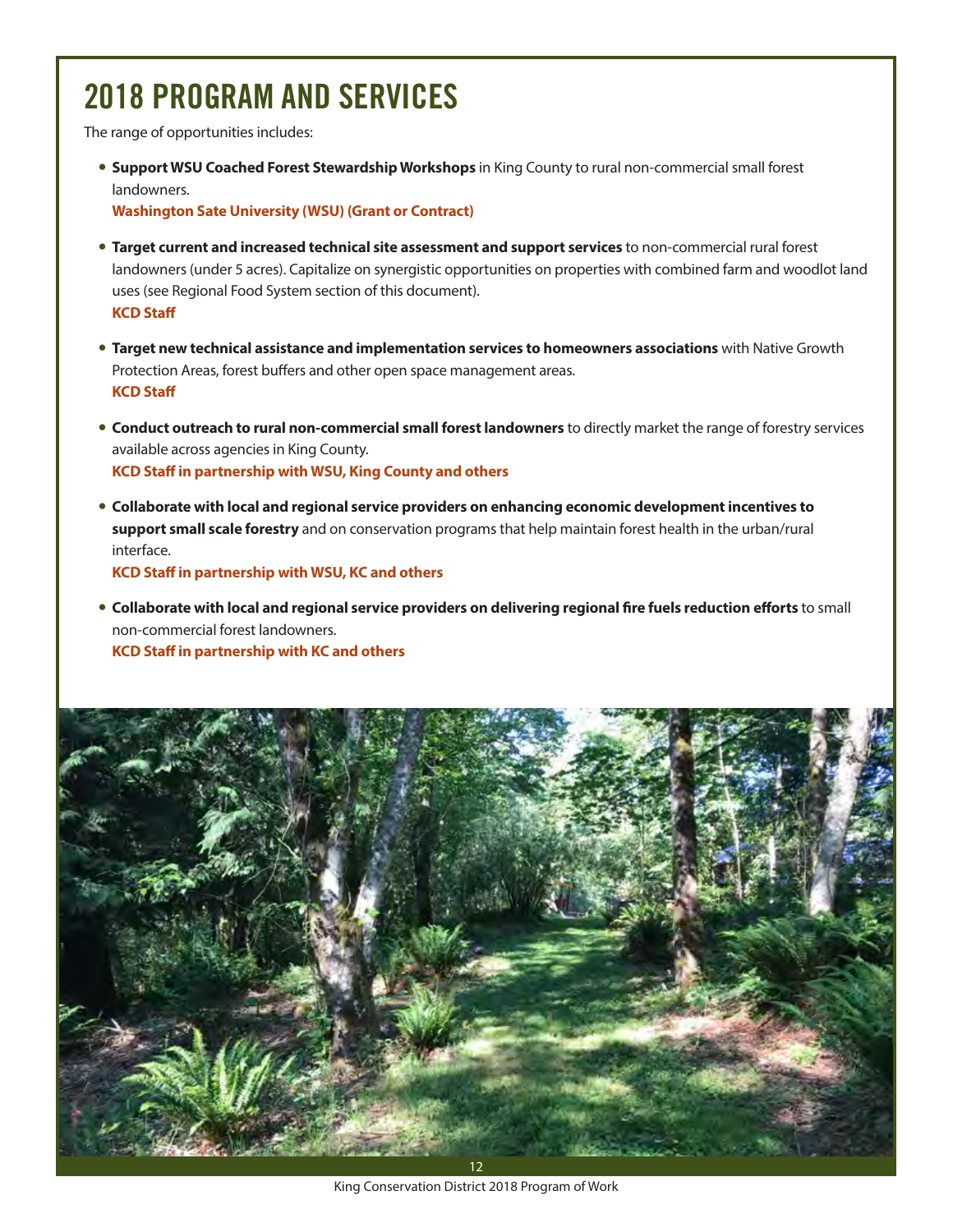## BENCHMARKS

KCD will continue to deliver a robust program of outreach and technical services to the rural community. The goal is to help King County landowners implement forest health management practices on parcels where forest stands are under five acres. KCD will look for opportunities to increase contiguous acres of small acreage privately held forest stands that are actively stewarded and restored, where possible.

Benchmarks for KCD's Rural Forestry 5-Year Implementation Plan include:

- 225 acres of woodlot treated and planted annually, a total of 1,125 acres over 5-Year Implementation Plan
- 18,000 to 36,000 native trees and shrubs planted annually, for a total of 90,000 to 180,000 native trees and shrubs planted on forest land
- \$144,900 of private sector funding secured annually, for a total of \$724,500 private sector funding leveraged on forest health management
- y 18 small forest landowners engaged annually, resulting in 90+ small forest landowners engaged in planning and implementing best management practices through KCD technical services
- One WSU Coached Forest Stewardship Workshop annually held in King County, 5 workshops over the 5-Year Implementation Plan
- \$150,000 annually in KCD LIP cost-share funding awarded for contracts with small private forest landowners to implemented best management practices, \$750,000 over the over the 5-Year Implementation Plan



King Conservation District 2018 Program of Work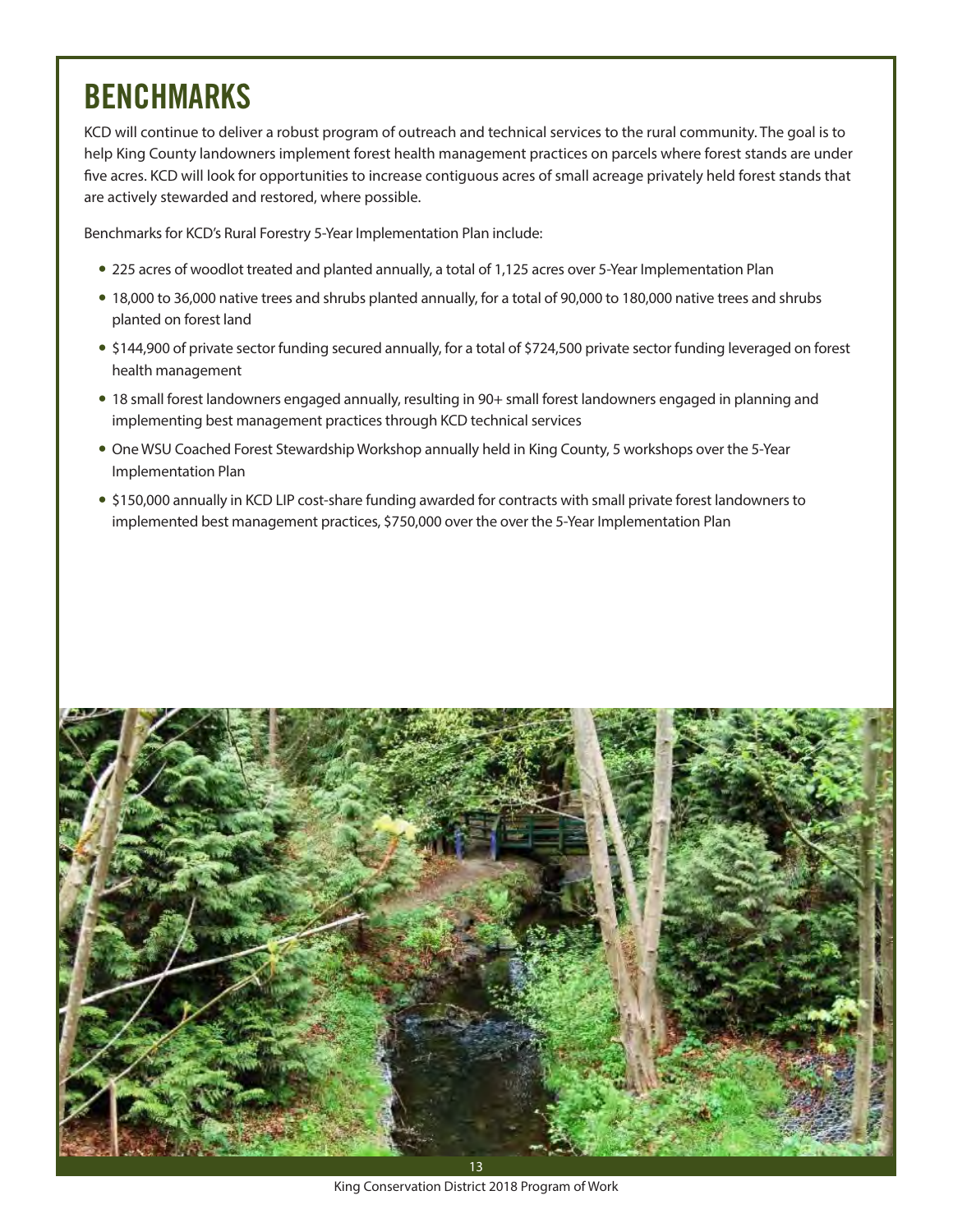# URBAN FOREST HEALTH MANAGEMENT

King Conservation District is tasked with one of the most interesting and multi-faceted opportunities facing any conservation district: to extend its traditional reach and work in the backyards, public easements, and parks and open spaces in the incorporated landscapes of the 34 cities we are proud to call our partners. Healthy trees and forests are important attributes in our communities – they increase property values, decrease crime rates, and bring well-studied health benefits to communities. Urban forestry programs across the country are expanding their historical focus on aesthetics and heat islands to include wildlife habitat in cities, storm water management, water quality improvement, pollution abatement and carbon sequestration.

As managed growth concentrates development within the Urban Growth Boundary, healthy urban forests, tree canopies and street trees become even more necessary. KCD works to increase the resilience of urban tree canopies and capture the ecological, recreational and other values of green infrastructure by helping residents and landowners actively manage urban trees in yards and public open spaces. KCD will build on its successful partnerships with member cities to expand conservation of urban tree canopies and grow green infrastructure where it is deemed most needed.

Until recently, city officials saw trees as "expensive ornaments." But what is now known about the ecological services that trees provide is staggering.

Trees can cool cities by between 2C and 8C. When planted near buildings, trees can cut air conditioning use by 30%, and, according to the UN Urban Forestry office, reduce heating energy use by a further 20-50%. One large tree can absorb 150kg of carbon dioxide a year, as well as filter some of the airborne pollutants, including fine particulates.

*Amy Fleming The Guardian*

## PROGRAM RESOURCES

King Conservation District will continue working with our member jurisdictions and other partners to continue a program that increases street trees and urban tree canopy coverage and builds green infrastructure in communities across King County. We will build on existing programs and utilize other available resources when available. The Urban forest Health Management Program resources needed are shown below.

| <b>Anticipated Rates &amp; Charges Expenditure</b> | 2017         | 2018         |
|----------------------------------------------------|--------------|--------------|
| <b>Staff and Consulting</b>                        | \$111,056    | \$111,056    |
| AmeriCorps Intern                                  | \$13,575     | \$13,575     |
| Materials/supplies, facility rentals               | \$30,000     | \$30,000     |
|                                                    | $$154,631**$ | $$154,631**$ |

 *\* Current funded activities include providing technical assistance, planning and implementation service, and project materials to jurisdictions and residents on urban forest health management projects.*

*\*\* See the Landowner Incentive Program section of this document for additional funding in the form of cost-share allocated for urban trees, canopy and green infrastructure stewardship practices.*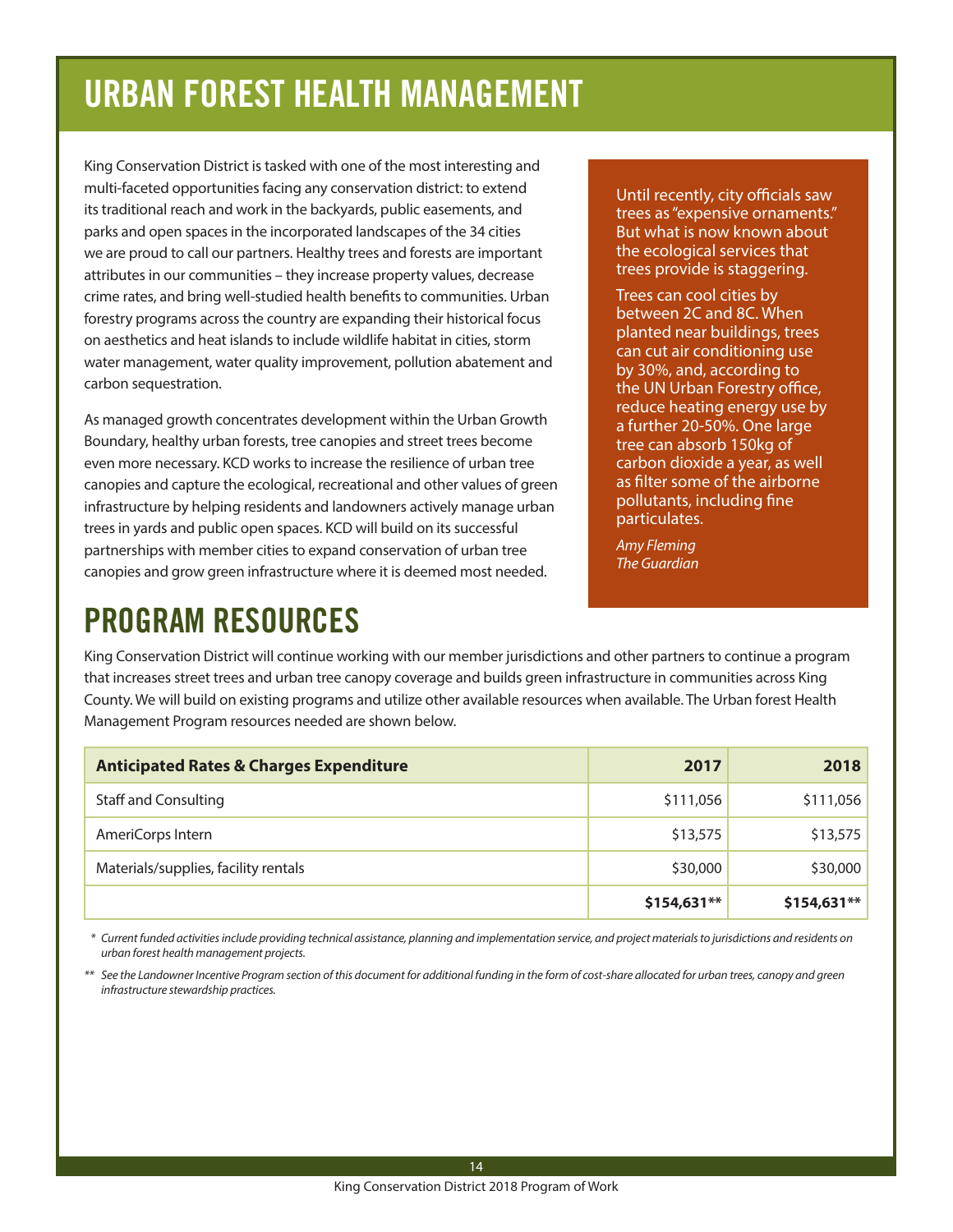## PROGRAM AND SERVICES

The range of opportunities includes:

#### FOR LANDOWNER LITERACY

**Provide workshops, classes and tours to neighborhood residents** on improving forest/tree ecosystem functions and values, enhancing wildlife habitat, reducing storm water runoff, and sequestering atmospheric carbon by planting and maintaining native trees and shrubs.

**KCD Staff / WSU Cooperative Extension**

**• Assist neighborhood residents, through increased levels of technical support**, on retaining and restoring their part of the neighborhood forest, improving neighborhood forest ecosystem functions and values, enhancing wildlife habitat, reducing storm water runoff, and sequestering atmospheric carbon by planting and maintaining native trees and shrubs.

**KCD Staff in partnership with Member Jurisdictions**

**• Support and/or coordinate public/private partnerships between private parcels and jurisdictions** on restoring buffers adjacent to public easements, parks and other neighborhood open space areas in cities. **KCD Staff in partnership with Member Jurisdictions**

#### FOR SMALL & MEDIUM-SIZED JURISDICTIONS

**• Work with jurisdictions to explore opportunities for partnerships** on city forestry initiatives including monitoring and maintaining healthy tree canopy, developing city forest retention and restoration strategic plans, and conducting public tree inventories & canopy assessments. Engagement on these topics will be through roundtables, K4C meetings, outreach to individual cities, and Urban Forestry Program RFPs. **KCD Staff in partnership with Member Jurisdictions**

### BENCHMARKS

Benchmarks for KCD's Urban Forest Health Management 5-Year Implementation Plan include:

- 14 acres annually for a total of 70 acres of urban forest/upland treated and planted
- 34,400 trees and shrubs planted annually, resulting in 172,000 planted in urban areas over 5 years
- \$324,400 of private sector funding annually, reulting in \$1,622,000 of private sector funding leveraged on urban forest/ upland health annually
- Work with a minimum of 3 King County cities annually, resulting in 15 King County cities over the 5-Year Implementation Plan, in a support and/or coordination role to plan and implement urban forest retention and restoration programs
- \$150,000 KCD funds awarded annually, resulting in \$750,000 KCD funds awarded for projects consistent with the urban forest initiatives in partnership with member jurisdictions over the 5-Year Implementation Plan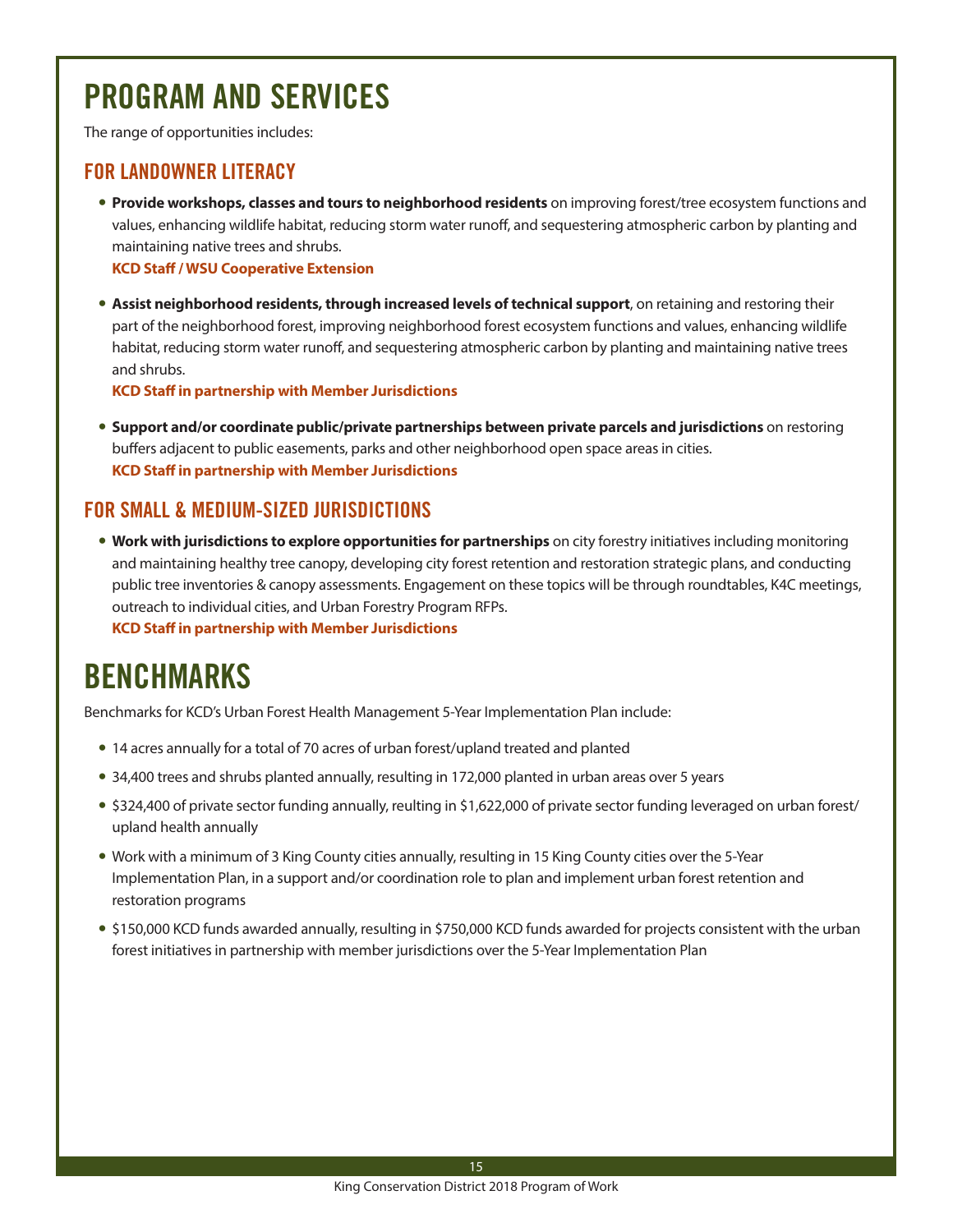# SHORELINES AND RIPARIAN HABITAT

King County's landscape is a diverse mosaic of mountains, forests, rivers, lakes, and marine habitats. KCD's service area includes approximately 2,100 square miles of land, plus nearly 2,000 miles of freshwater and marine shorelines. Where more than  $\frac{2}{3}$  of the shoreline properties are held in private ownership, a century of intensive logging, agriculture and neighborhood development have degraded these aquatic habitats throughout the region. In 1999, Chinook salmon were listed as threatened under the Endangered Species Act, prompting concerted efforts to restore and protect lakes, rivers and streams. Ongoing concern for the health of Puget Sound has led to the Puget Sound Partnership Action Agenda strategies and priorities focused on protecting and improving freshwater and marine shorelines and near-shore and in-stream habitats.

Additionally, support for increased technical and educational assistance and capacity-building among shoreline property owners was recommended by the King Conservation District/King County Conservation Panel and Task Force. These regional initiatives acknowledge that efforts to recover the health of these aquatic systems require close collaboration with private property owners whose lands abut freshwater and marine shorelines. KCD currently works to protect and improve freshwater and marine shorelines in our region by helping landowners and residents steward these habitats and implement protection and enhancement practices. KCD has increased the number of acres and miles of enhanced freshwater and marine riparian habitat on private property engaging more landowners and residents through increased levels of education and technical services and financial incentives.

Puget Sound is a unique and vital part of our region. It nourishes our health, economy, environment, and quality of life. A healthy Puget Sound is essential to sustaining a vibrant economy, meeting our obligations to treaty rights, and supporting our need for connection to the natural world. But Puget Sound is in trouble.

Salmon populations are one-third as abundant as they were in 1908 and continue to decline.

Only 64 percent of the major rivers in Puget Sound meet water quality standards.

Hundreds of tons of toxic chemicals and metals end up in Puget Sound each year from cars, wood burning, household pesticide use, pharmaceuticals, and air emissions.

*Action Agenda Puget Sound Partnership*

## PROGRAM RESOURCES

KCD works with our member jurisdictions and other local and regional partners to deliver a program that increases the acres and miles of enhanced freshwater and marine shoreline on private lands through workshops, one-on-one education, and technical and financial assistance for implementing best management practices. We build on existing programs and utilize other available resources when available. Program resources needed are shown below.

| <b>Anticipated Rates &amp; Charges Expenditure</b> | 2017          | 2018          |
|----------------------------------------------------|---------------|---------------|
| <b>Staff and Consulting</b>                        | \$536,921     | \$536,921     |
| AmeriCorps Intern & Crew & Other Contracted        | \$292,210     | \$292,210     |
| <b>Other Contracted</b>                            | \$227,515     | \$227,515     |
| Materials/supplies, facility rentals               | \$221,938     | \$221,938     |
|                                                    | \$1,278,584** | \$1,278,584** |

 *\* Current funded activities include planning, designing and implementing urban and rural residential and rural working lands freshwater and marine aquatic area enhancement projects; engineering and implementing fish passage barrier removal and stream restoration projects; recruiting and coordinating volunteer involvement on projects; providing technical guidance, cost-share application development, and project materials to landowners and residents who independently plan and implement aquatic area enhancement projects.*

*\*\* See the Landowner Incentive Program section of this document for additional funding in the form of cost-share allocated for marine and freshwater shorelines stewardship practices.*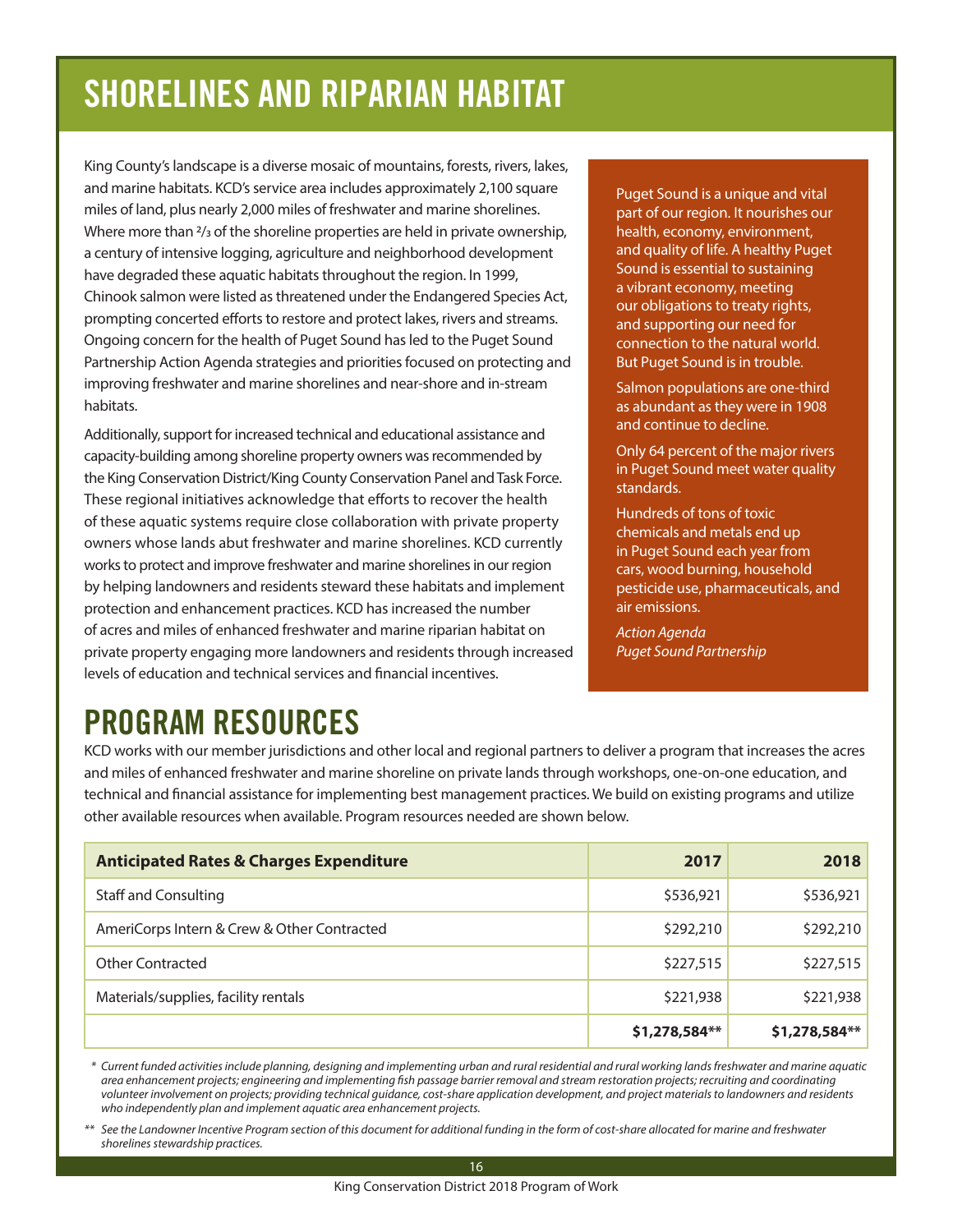# EXPANDED PROGRAM AND SERVICES

The range of opportunities includes:

#### FOR LANDOWNER LITERACY

**Provide assistance to landowners and residents** in communities that are currently underserved or are disproportionately affected by pollution, including toxics and sedimentation, or habitat degradation. **KCD in Partnership with Member Jurisdictions/NGOs**

#### FOR JURISDICTIONS

- **Continue to help jurisdictions meet their aquatic resource protection and enhancement objectives** through education, technical support and implementation services to landowners and neighborhood/community groups. The range of services to jurisdictions include community organizing, project planning, and implementation services. **KCD in Partnership with Member Jurisdictions/NGOs**
- **Develop a** *Member Jurisdiction Urban Shorelines Outreach Toolkit* **to help City Staff and KCD to work together** and support each other in delivering aquatic area protection and enhancement services to urban homeowners and residents. Toolkit elements include City and KCD web materials and resources, publications, social media and other electronic format technical and informational content City / KCD collaboration events and opportunities.
- **Support jurisdiction efforts to improve freshwater and marine shoreline habitat** in parks and on other public properties. These efforts, currently offered as a contracted service, could be increased. Jurisdiction investments could be augmented by working with landowners of adjacent private holdings. **KCD in Partnership with Member Jurisdictions/NGOs**
- **Support jurisdiction efforts in targeted shoreline outreach, education and technical services** that promote and support enhanced shoreline buffers and reduced pollutants in surface water runoff. **KCD in Partnership with Member Jurisdictions/NGOs**

### BENCHMARKS

Benchmarks for KCD's Shoreline and Riparian Habitat 5-Year Implementation Plan include:

- 3.6 miles of shoreline replanted and enhanced annually, 18 miles over the 5-Year Implementation Plan
- 47 acres of riparian corridor replanted and enhanced, 235 acresover the 5-Year Implementation Plan
- 115,100 native trees and shrubs planted, 575,500 over the 5-Year Implementation Plan
- 220 freshwater aquatic area landowners engaged in learning about, planning and implementing aquatic area planting and enhancement practices, 1,100 over the 5-Year Implementation Plan
- 120 marine shoreline aquatic area landowners engaged in learning about, planning and implementing aquatic area planting and enhancement practices, 600 over the 5-Year Implementation Plan
- 20 freshwater aquatic area planting and enhancement projects planned and implemented by KCD, on a combination of neighborhood and rural residential lands, 100 over the 5-Year Implementation Plan
- 4 to 8 CREP projects annually, 20 to 40 Conservation Reserve Enhancement Program projects planned and implemented over the 5-Year Implementation Plan
- \$112,500 annually, \$562,500 KCD LIP cost-share funds awarded for contracts with freshwater and marine aquatic area landowners to implement freshwater and marine shoreline planting and enhancement practices in neighborhoods and rural areas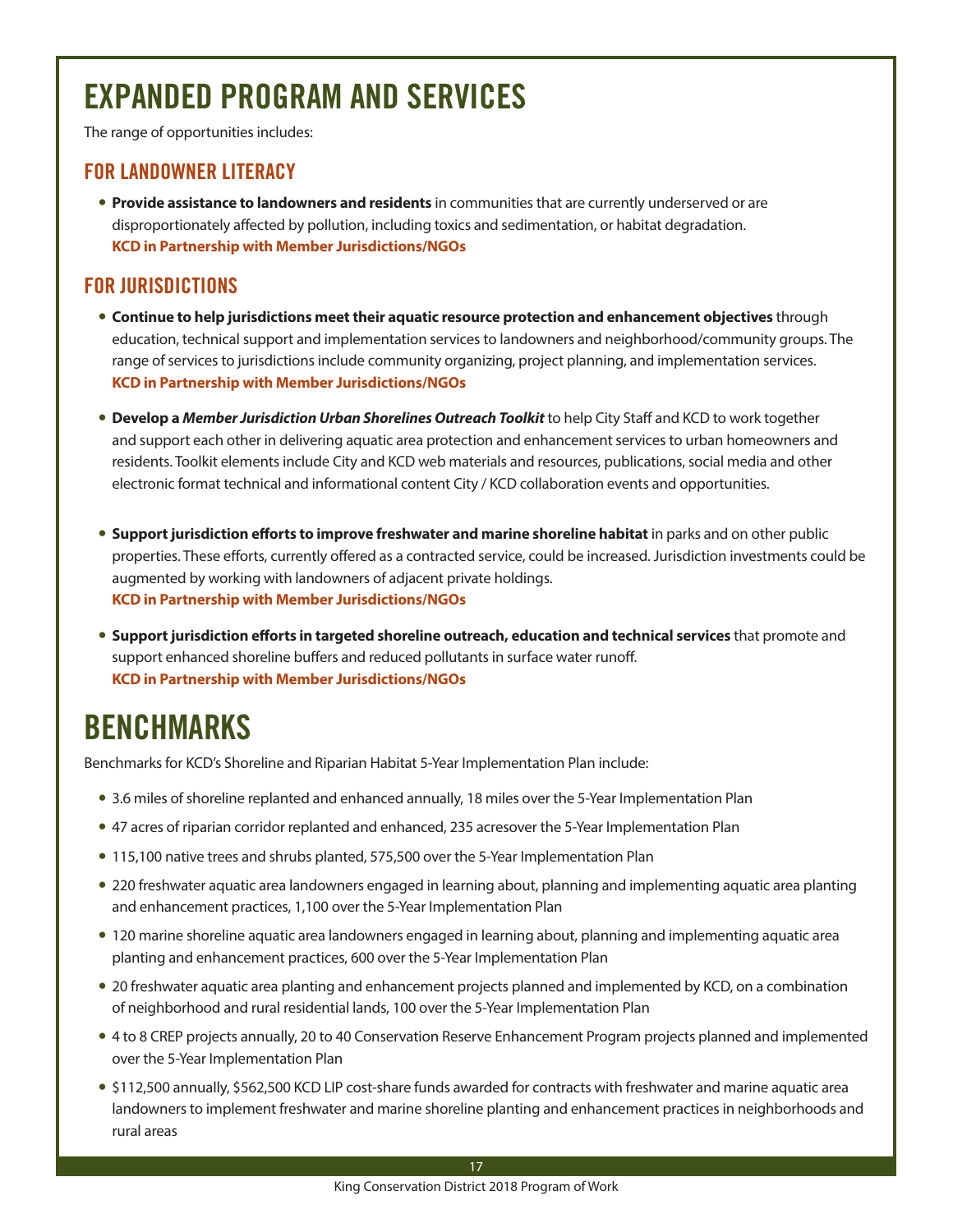# LANDOWNER INCENTIVE PROGRAM

The Landowner Incentive Program (LIP) is a financial incentive tool that supports best management practices on private property by sharing the cost of implementing those practices between the public and private sector. The ratio of public and private investment in implemented practices depends upon the benefit received by each. Examples of practices supported by the KCD LIP include installing fences to protect streams and wetlands by excluding domesticated livestock, building manure bins to protect water quality by storing and composting livestock waste, installing native plant buffers along streams, wetlands and marine shorelines to enhance fish and wildlife habitat, etc. The LIP program supports KCD's other programs outlined in this Implementation Plan. This cost breakout is a list of the KCD Proposed Program of Work Programs and the LIP allocations assigned to each.

## PROGRAM RESOURCES

King Conservation District has increased our region's capacity to protect and enhance natural resources by providing financial incentives complementary to our technical programs and services that support private landowners in meeting the region's expectations that common resources, such as water quality and fish and wildlife habitat be protected and enhanced for the public benefit. We will build on existing programs and utilize other available resources when available. Program resources needed are shown below.

| <b>Anticipated Rates &amp; Charges Expenditure</b>     | 2017      | 2018      |
|--------------------------------------------------------|-----------|-----------|
| <b>Staff and Consulting</b>                            | \$180,932 | \$180,932 |
| Cost share (landowner matching funds)                  | \$656,250 | \$656,250 |
| <b>Rural Forest Health</b>                             | \$150,000 | \$150,000 |
| Urban Trees, Canopy and Green Infrastructure           | \$150,000 | \$150,000 |
| Shorelines/Riparian (Marine & Freshwater)              | \$112,500 | \$112,500 |
| Rural and Urban Agriculture (Water Quality Protection) | \$243,750 | \$243,750 |
|                                                        | \$837,182 | \$837,182 |

 *\* Current funded activities include awarding and administering cost-share funding.*



King Conservation District 2018 Program of Work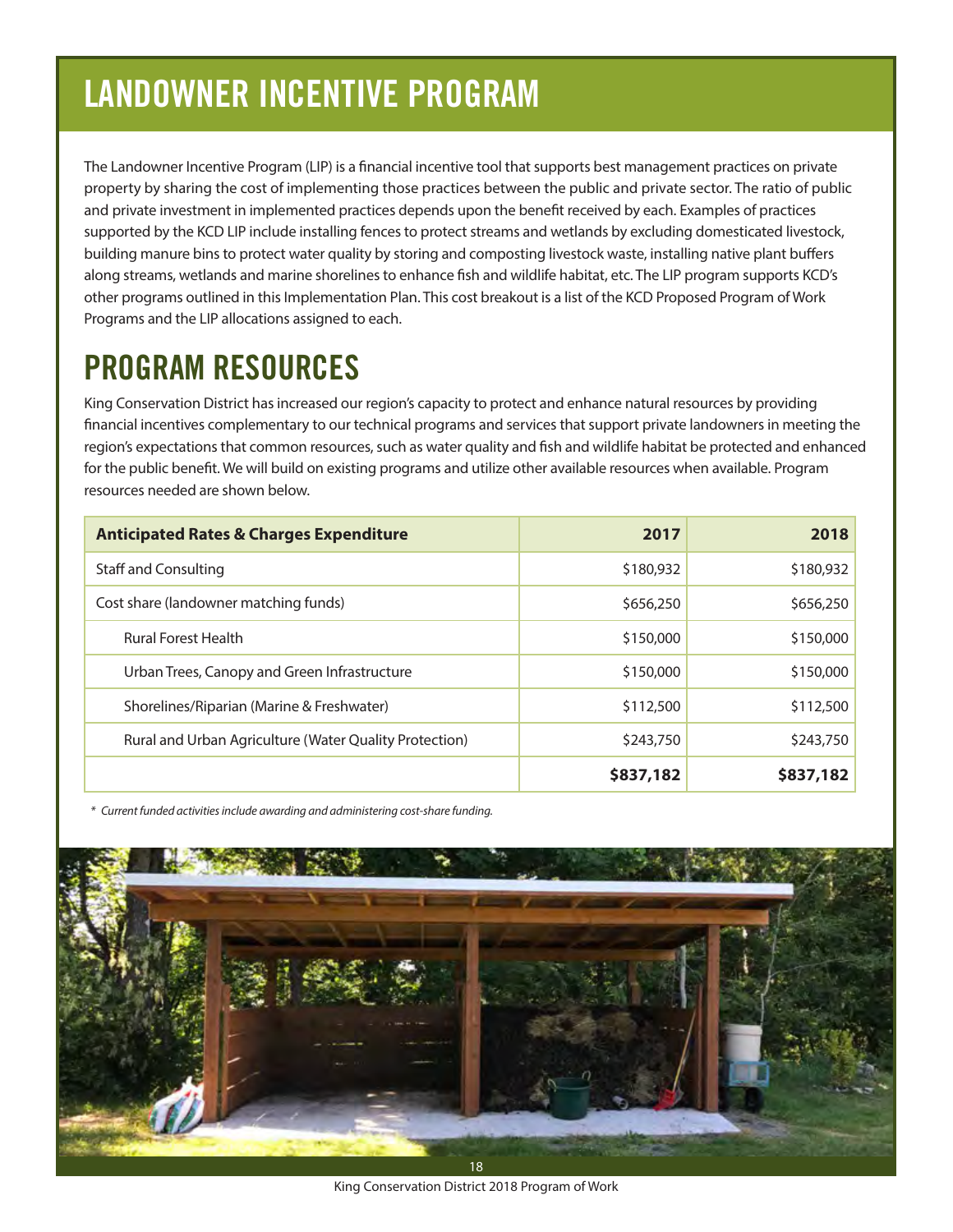# COMMUNITY ENGAGEMENT

The Community Engagement program supports the other King Conservation District programs through program marketing, outreach, and communication. In addition, Community Engagement works to raise literacy among residents, public agencies, and non-profits about the services we provide, the impact of our organization, and ways in which we partner with people and organizations. Community Engagement works closely with our Advisory Committee to ensure broad regional perspectives are included in policy development and guidance to the KCD Board of Supervisors.



# MEMBER JURISDICTION GRANTS

King Conservation District awards grants to local governments, nonprofit organizations, tribes, and other agencies to improve natural resources and increase regional conservation. District funds are collected from an annual, per-parcel assessment or rate and charge for projects in partnership with Member Jurisdictions and/or the three watershed forums. These monies support high-impact projects in both urban and rural areas and are often matched with funding from state, federal, and other sources.



## OPERATIONS PROGRAM

KCD's Operations Program includes those activities that focus on managing and evaluating the administrative policy and programs for all assignments, developing administrative and management policies as they affect employees, budgets, logistics and management as well as providing operational and analytical support. By facilitating the flow of information among human resources, accounting, inventory control, and other assets, planning and decision making can be made easier. Operation's focus is on efficiency and effectiveness of processes. Therefore, operations management includes measurement and analysis of internal processes. The Operations team makes recommendations and works collaboratively with the Board of Supervisors and Staff on projects.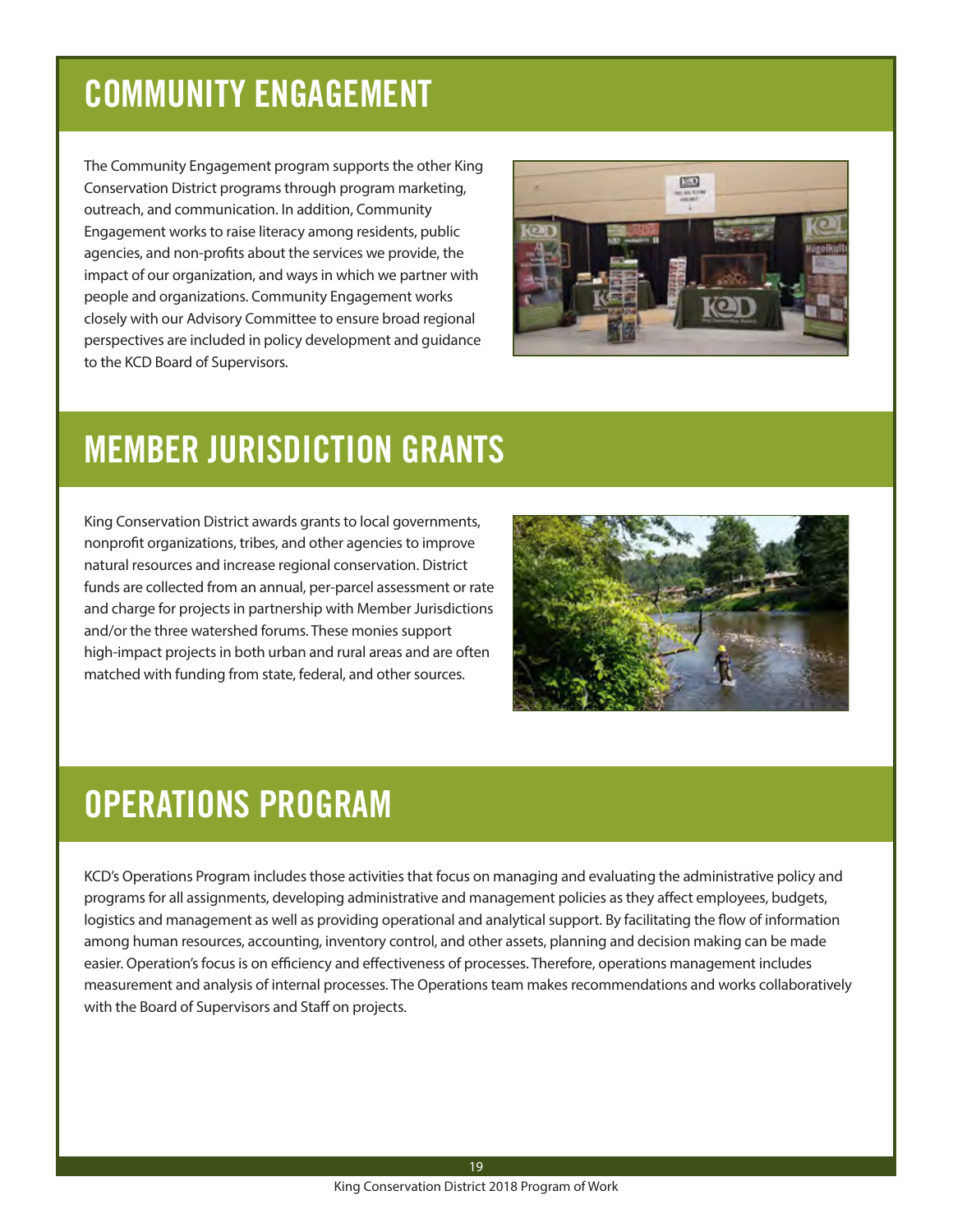# KCD RATES AND CHARGES BUDGET

| <b>KCD Proposed Budget</b>                                                               | 2018        |
|------------------------------------------------------------------------------------------|-------------|
| <b>FOOD AND FARMING</b>                                                                  |             |
| Local Food System                                                                        | \$1,096,500 |
| <b>Rural Farm Planning Services</b>                                                      | \$725,814   |
| <b>Urban Farm Planning Services</b>                                                      | \$191,800   |
| <b>FORESTRY SERVICES (URBAN/RURAL)</b>                                                   | \$319,654   |
| <b>SHORELINE AND RIPARIAN SERVICES (URBAN/RURAL)</b>                                     | \$1,278,584 |
| LANDOWNER INCENTIVE PROGRAM (URBAN/RURAL)                                                | \$837,182   |
| <b>MEMBER JURISDICTION GRANTS AND SERVICES PROGRAM</b><br>including grant administration | \$1,296,507 |
| <b>COMMUNICATIONS, OUTREACH, ADVISORY COMMITTEE</b>                                      | \$404,999   |
|                                                                                          |             |
| <b>TOTAL</b>                                                                             | \$6,151,042 |

The table above represents KCD's rates and charges revenue only. KCD also receives funds through grants and other sources.



King Conservation District 2018 Program of Work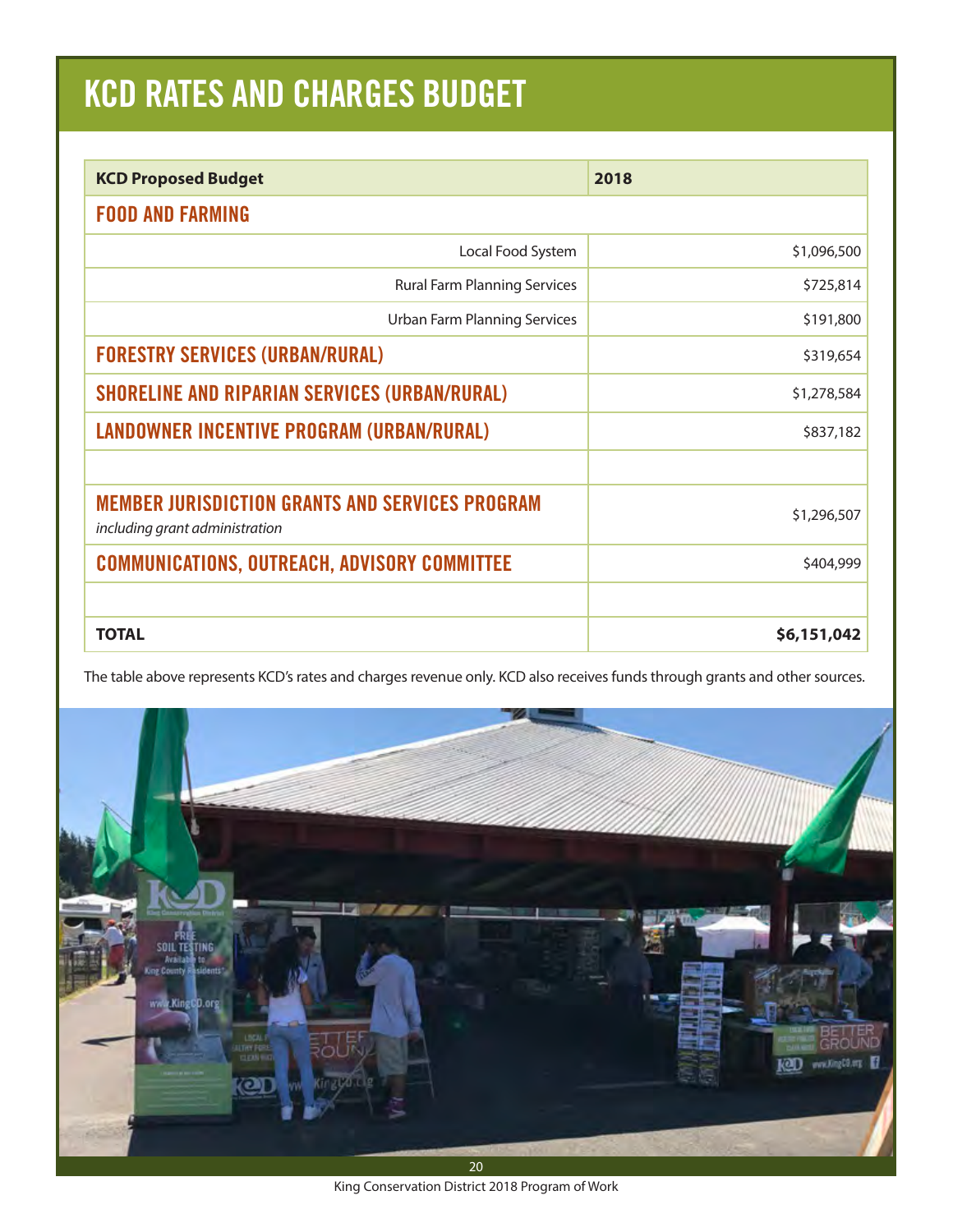# KING CONSERVATION DISTRICT – PROGRAM LEADS

### BEA COVINGTON, Executive Director

Bea joined KCD as its Executive Director in October 2016. Bea is an agricultural and natural resource economist with over 25 years of experience in public policy, project and nonprofit management, impact analysis, monitoring and evaluation, and participatory community development. Bea's work as a natural resource economist has focused on regulatory impact assessment, benefit cost analysis, natural resource and ecosystems services valuation and farming systems analyses. Before joining KCD, Bea served as a Senior Stabilization Advisor and Team Lead with USAID–Afghanistan. There, she developed and applied a methodology to track the impact of over \$200 million in stabilization spending and created a tool that was used to assess stability conditions and gauge the impact of program interventions across 35 districts. Closer to home, Bea has worked on projects in Washington, Oregon, and Alaska. Bea holds Masters degrees in Agricultural and Natural Resource Economics and Agricultural Education and Communication and is proficient in both French and Modern Standard Arabic. When she's not leading the team at KCD, Bea can be found learning to fly fish with her husband John.

### BRANDY REED, Interagency Director, Implementation and Education

Brandy joined KCD in 1996. She serves as the District's Interagency Director and Senior Program Manager for Implementation and Education. Brandy offers nearly three decades of dedication and experience in conservation and education, as well as deep commitment to management of financial and staff resources in fiscally challenging environments. As part of the District's management team, Brandy supervises and coordinates the duties and activities of field staff, including the freshwater and marine habitat restoration and enhancement efforts of KCD's and the KCD Native Plant Nursery. In recent years, Brandy has worked on regional efforts to help Puget Sound Conservation Districts align programs and services with regional priorities, and has supported some significant district-level projects, including implementation of a Rates and Charges funding system. Her education includes a BS in Outdoor Education and Environmental Interpretation and a Masters in Environmental and Science Education, both from Western Washington University.

### JOSHUA MONAGHAN, Food & Farms Programs Director

Josh has been with KCD for over 17 years and currently serves as Program Manager for Planning and Strategic Initiative Programs. He is an experienced conservation planner, leads a team of talented conservation planners who assist farmers and landowners in their efforts to understand natural resource issues and get conservation solutions on the ground to steward their natural resources—water, soils, fish and wildlife and more, and works with partners to balance natural resources protection with economic viability of local, working lands. Josh maintains several professional certifications, including Certified Crop Adviser (ASA), Conservation Planner, and Comprehensive Nutrient Management Plan Writer Certification (ISU). He holds a BA in Sustainable Agriculture from Hampshire College, and was recognized as Northwest Employee of the year in 2009 by the Washington Association of Conservation Districts. In recent years, Josh has worked on several successful statewide efforts to improve training coordination and overall professionalism of KCD employees, and has supported some significant District-level projects, including an administrative staff restructuring, project-based budgeting overhaul, and implementation of a Rates and Charges funding system.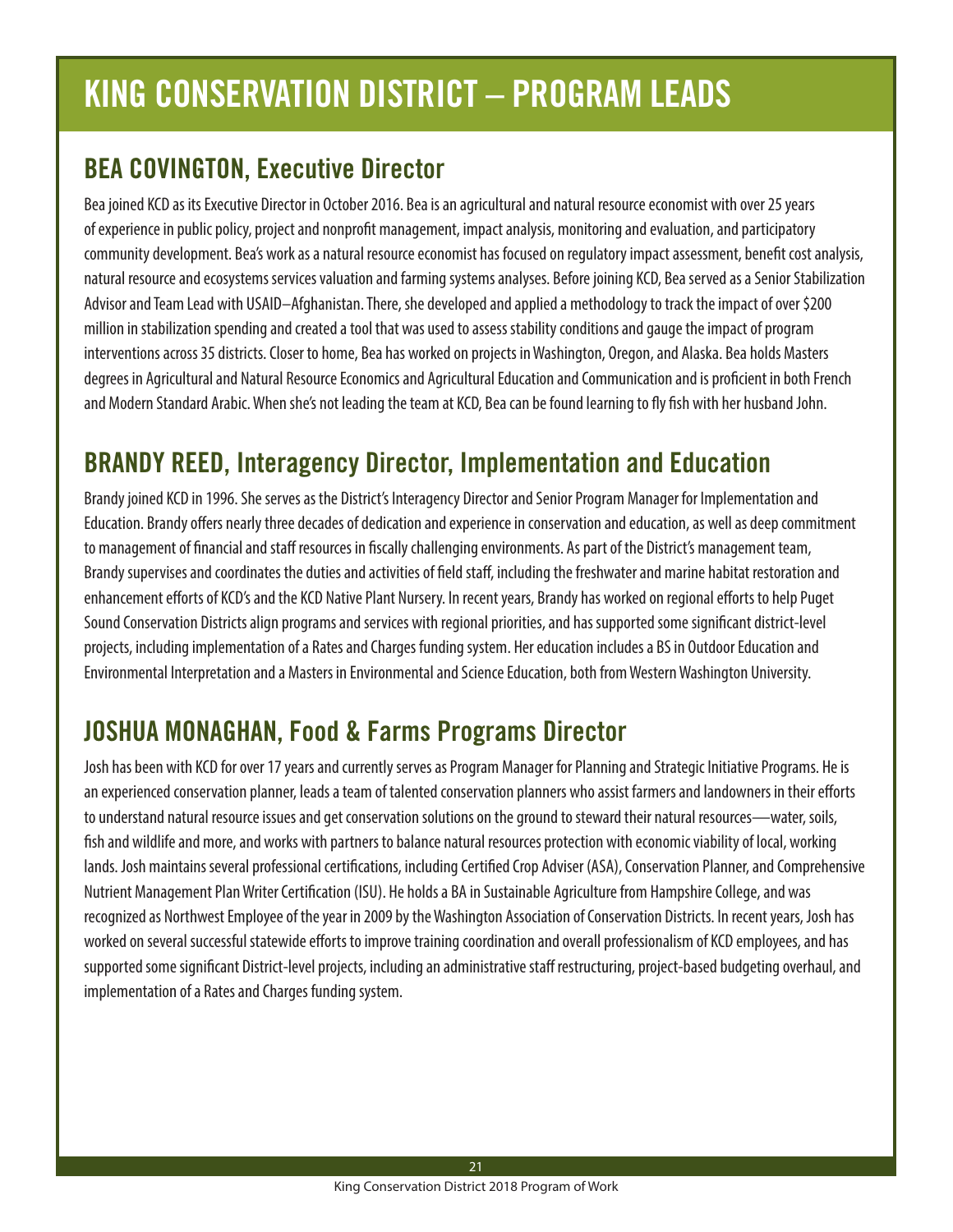### JESSICA SAAVEDRA, Grant Program Manager

Jessica has managed the Member Jurisdiction and WRIA Grant Programs at KCD since March 2007. Jessica has a Bachelor's degree in Environmental Studies and Spanish and graduate level education in the fields of Public Administration, Urban Planning, and Facilitation and Negotiation. She is an experienced program manager responsible for tracking millions of dollars in grant funding with a successful track record of liaising with local governments, nonprofits, and watershed groups on natural resource conservation issues. She has also been a participant and representative of KCD at three regional watershed forum groups and enjoys volunteering as a Master Gardener.

### RACHEL KONRADY, Landowner Incentive Program Manager

Rachel joined KCD as the Landowner Incentive Program Lead and a Volunteer Program Administrator in fall of 2012. She has three years of environmental restoration field experience and helped the Washington Conservation Corps achieve the 2012 King Conservation District Rock Award for Service as a crew supervisor. Rachel further strengthened her Washington-specific ecology knowledge with a degree from University of Washington in Conservation Biology.

### MARY EMBLETON, Regional Food System Grant Program Manager

Mary began working with KCD in late Fall 2015 as the KCD Regional Food System Grant Program Manager. She came to KCD from Cascade Harvest Coalition, a non-profit which she founded and directed since 1999 and she brings more than three decades of passion, experience and expertise in natural resource management, agricultural economics, and food system development. Mary also helps direct Strategic Initiatives and Food System Grants, with the goals of making an enduring contribution toward strengthening King County's food economy. Mary's education includes a BS in Political Economy of Natural Resources from the University of California, Berkeley and an MS in Agricultural and Natural Resource Economics from Montana State University. Outside of work, Mary enjoys hiking the wilds of the Pacific Northwest with her two labs, Libby and Wiley, and photography.

### DEIRDRE GRACE, Community Engagement Manager

Deirdre joined KCD in May of 2013. Deirdre has worked with northwest stakeholders to improve community and natural environments for over 20 years. Her experience spans ensuring diverse voices were included in research at the US DOE Hanford Nuclear Reservation, delivering on the City of Seattle's commitments to neighborhood improvements while meeting Growth Management mandates, and helping Puget Sound cities increase their recycling rates. She holds a Masters in Public Policy from the University of Washington's Evans School of Public Affairs and a Bachelors in Writing from the University of New Mexico.

### AVA SOUZA, Director of Operations, Finance and Human Resources

Ava joined KCD in 2011. As a member of the senior management team, Ava manages KCD Operations, Human Resources and Finance, and also serves as the Public Information Officer. She oversees logistical and operational duties in a wide variety of program areas including human resources, budgeting, information technology, property management, procurement, grants and projects, as well as the day-today operations of KCD and operations staff, including a robust budget that spans over multiple programs. She helps develop and direct programs designed to meet the needs of constituents, staff, Board and appropriate state and federal laws and related initiatives. With over 16 years of experience, her professional career includes leadership and management roles in large and international companies, while holding a Bachelors degree in Business Management and a graduate level certifications in Project Management and also being a Lean Six Sigma Certified Green Belt, both accreditations from the University of Washington as well as being a certified Life Coach.